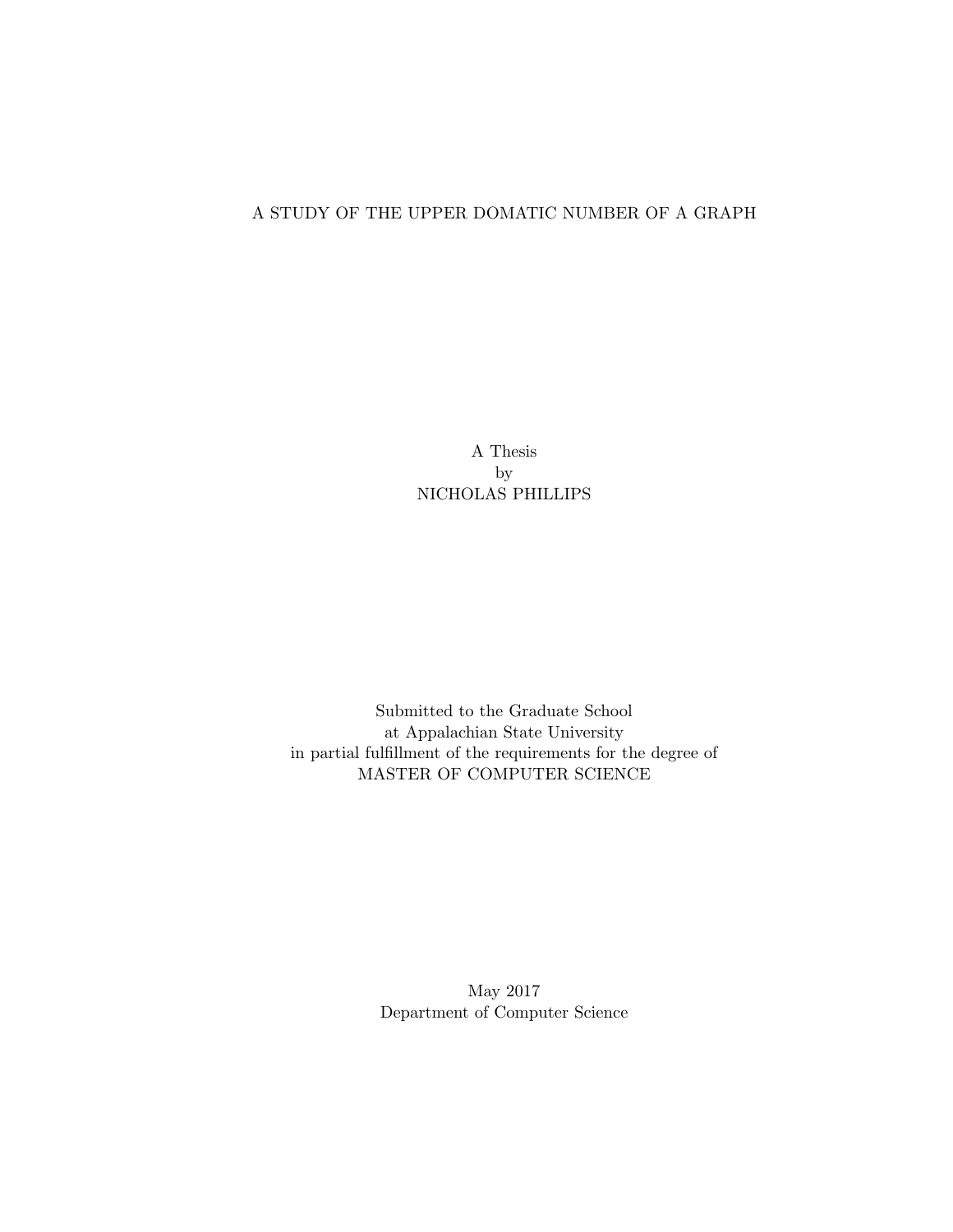#### A STUDY OF THE UPPER DOMATIC NUMBER OF A GRAPH

A Thesis by NICHOLAS PHILLIPS May 2017

APPROVED BY:

Alice McRae, Ph.D Chairperson, Thesis Committee

Raghuveer Mohan, Ph.D Member, Thesis Committee

Rahman Tashakkori, Ph.D Member, Thesis Committee

James Wilkes, Ph.D Chairperson, Department of Computer Science

Max C. Poole, Ph.D Dean, Cratis D. Williams School of Graduate Studies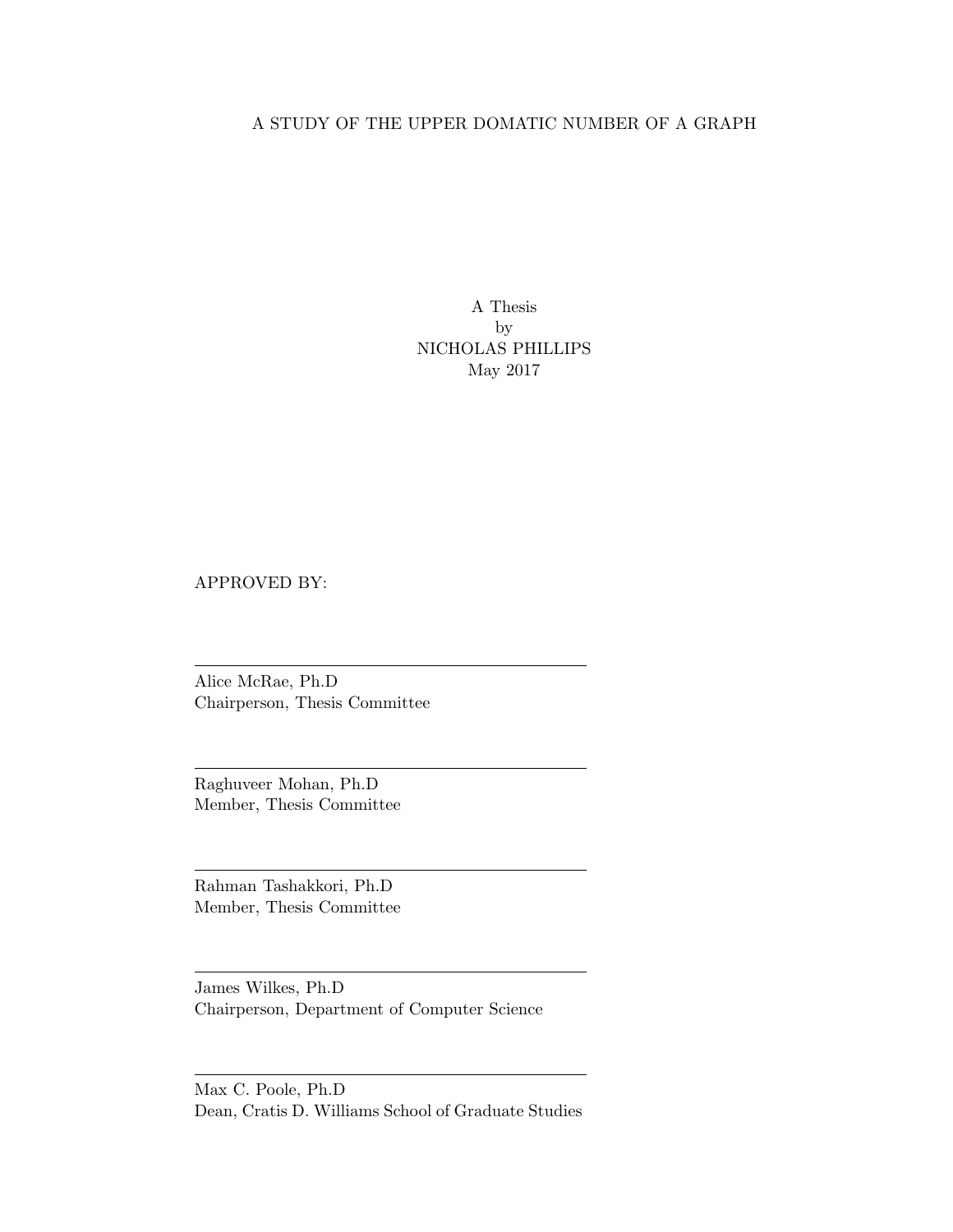Copyright by Nicholas Phillips $\odot\!2017$ All Rights Reserved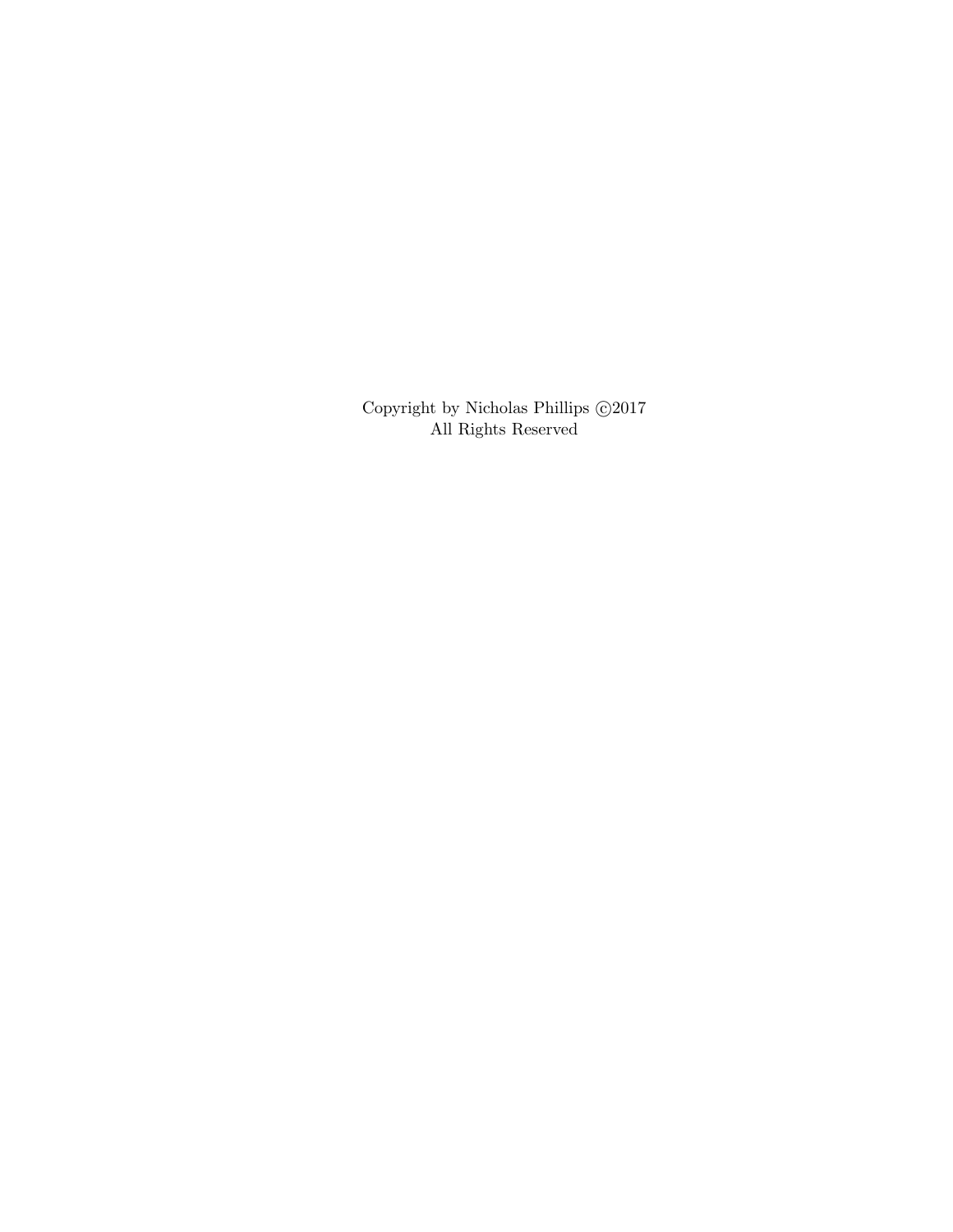#### Abstract

#### A STUDY OF THE UPPER DOMATIC NUMBER OF A GRAPH

Nicholas Phillips B.S., Appalachian State University M.S., Appalachian State University

Chairperson: Alice McRae

<span id="page-3-0"></span>Given a graph  $G$  we can *partition* the vertices of  $G$  into  $k$  disjoint sets represented as  $\pi = \{V_1, V_2, \ldots, V_k\}$ . We say a set A of vertices *dominates* another set of vertices, B, if for every vertex  $b \in B$  there exists some vertex  $a \in A$  adjacent to b. The upper domatic number of a graph G is written  $D(G)$  and defined as the maximum integer k such that G can be partitioned into k sets where for every pair of sets  $V_i, V_j \in \pi$  either  $V_i$  dominates  $V_j$  or  $V_j$  dominates  $V_i$  or both. In this thesis we introduce the upper domatic number of a graph and provide various results on the properties of the upper domatic number, notably that  $D(G) \leq \Delta(G)$ , as well as relating it to other well-studied graph properties such as the achromatic, pseudoachromatic, and transitive numbers.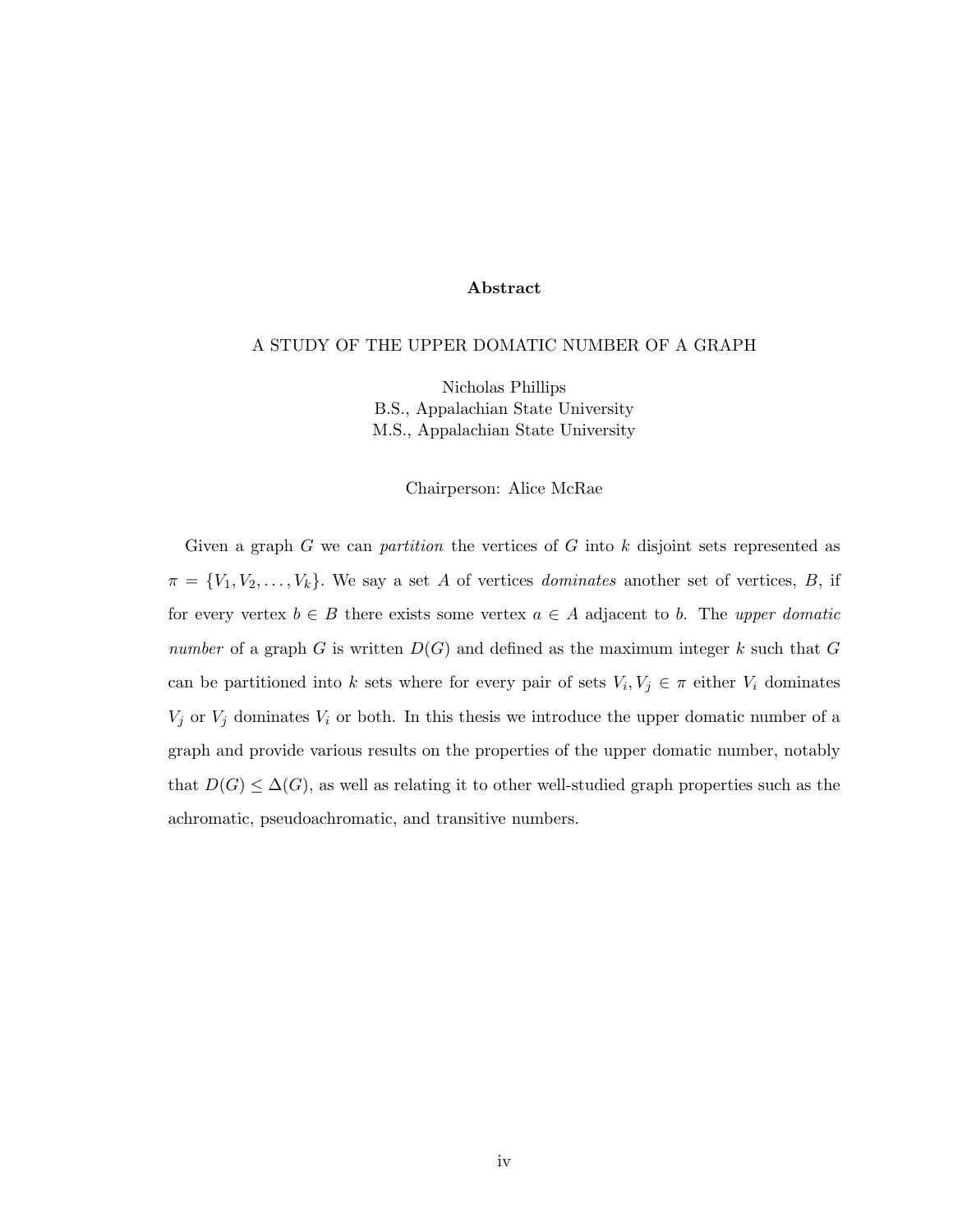#### Acknowledgments

First, I wish to thank my advisor, Dr. Alice McRae, for her guidance through every step of the researching and writing process. The wealth of knowledge and support Dr. McRae shared with me was invaluable to the creation of this thesis. Second, I would like to thank my committee members, Dr. Mohan and Dr. Tashakkori, for the wisdom, advice, and time they have provided me during my education.

In addition, I wish to thank Dr. Stephen Hedetniemi, Professor Emeritus at Clemson University, for proposing the upper domatic number and allowing Dr. McRae and myself to explore the idea.

Finally, I wish to thank my wonderful parents and their unwavering support in my pursuit of higher learning.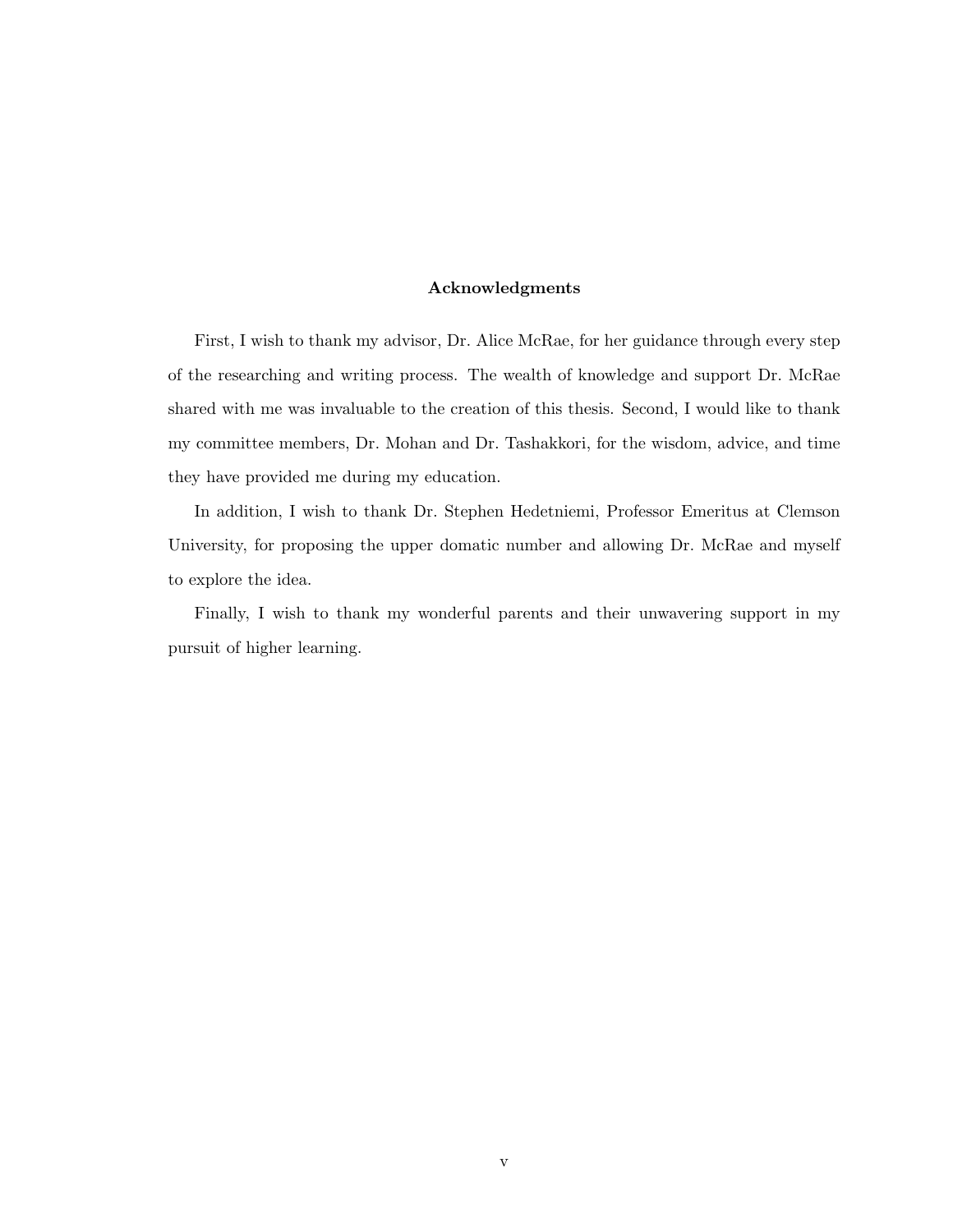#### Dedication

This thesis is dedicated to my loving, marvelous, and ceaselessly inspiring partner, Madie.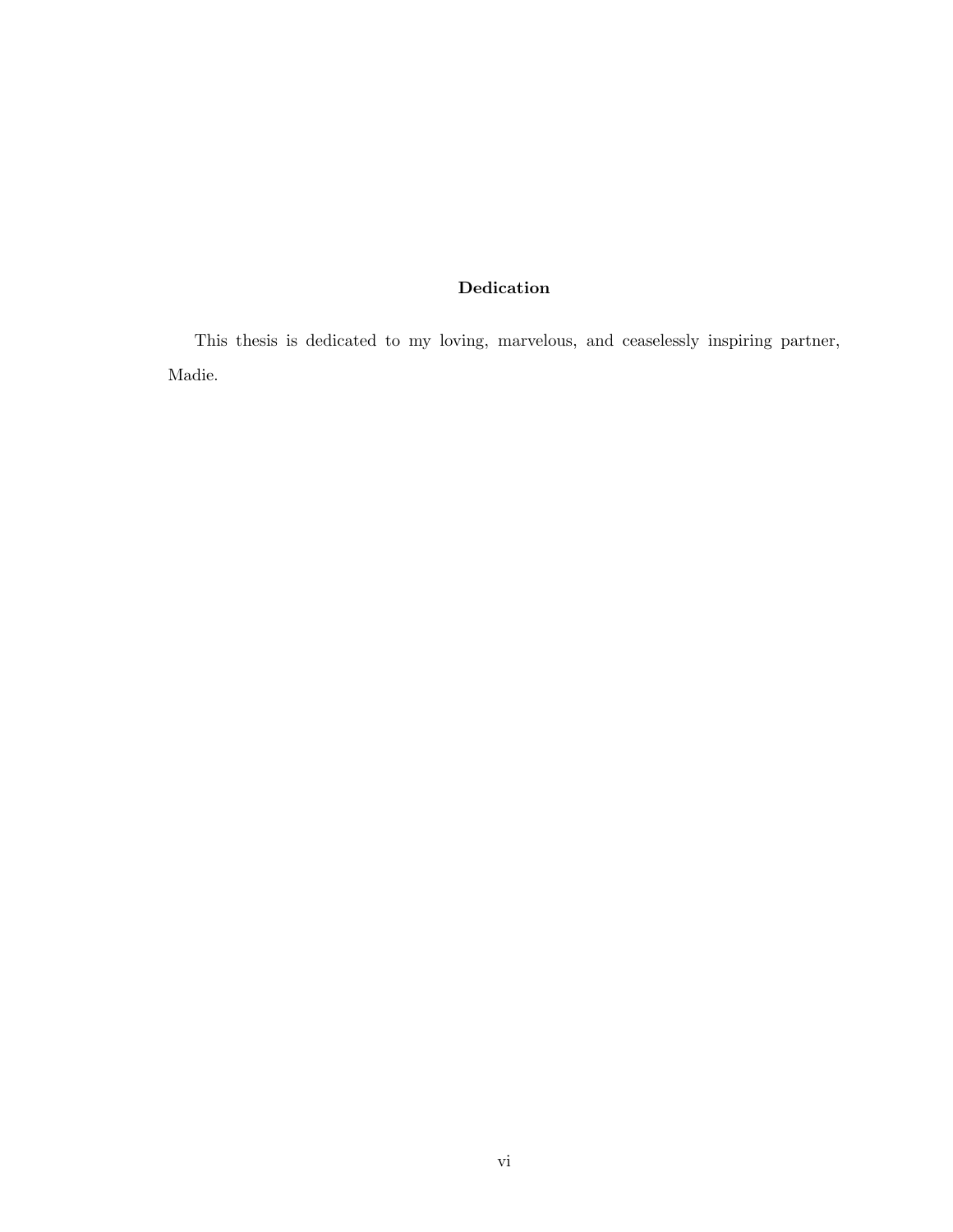## **Contents**

| 1        |     |                                              |
|----------|-----|----------------------------------------------|
|          | 1.1 |                                              |
|          | 1.2 |                                              |
| $\bf{2}$ |     |                                              |
|          | 2.1 |                                              |
|          | 2.2 |                                              |
| $\bf{3}$ |     |                                              |
|          | 3.1 |                                              |
|          | 3.2 |                                              |
|          |     | 3.2.1                                        |
|          |     | 3.2.2                                        |
|          | 3.3 |                                              |
|          | 3.4 |                                              |
| 4        |     | Inequalities for the Upper Domatic Number 23 |
| 5        |     |                                              |
|          |     |                                              |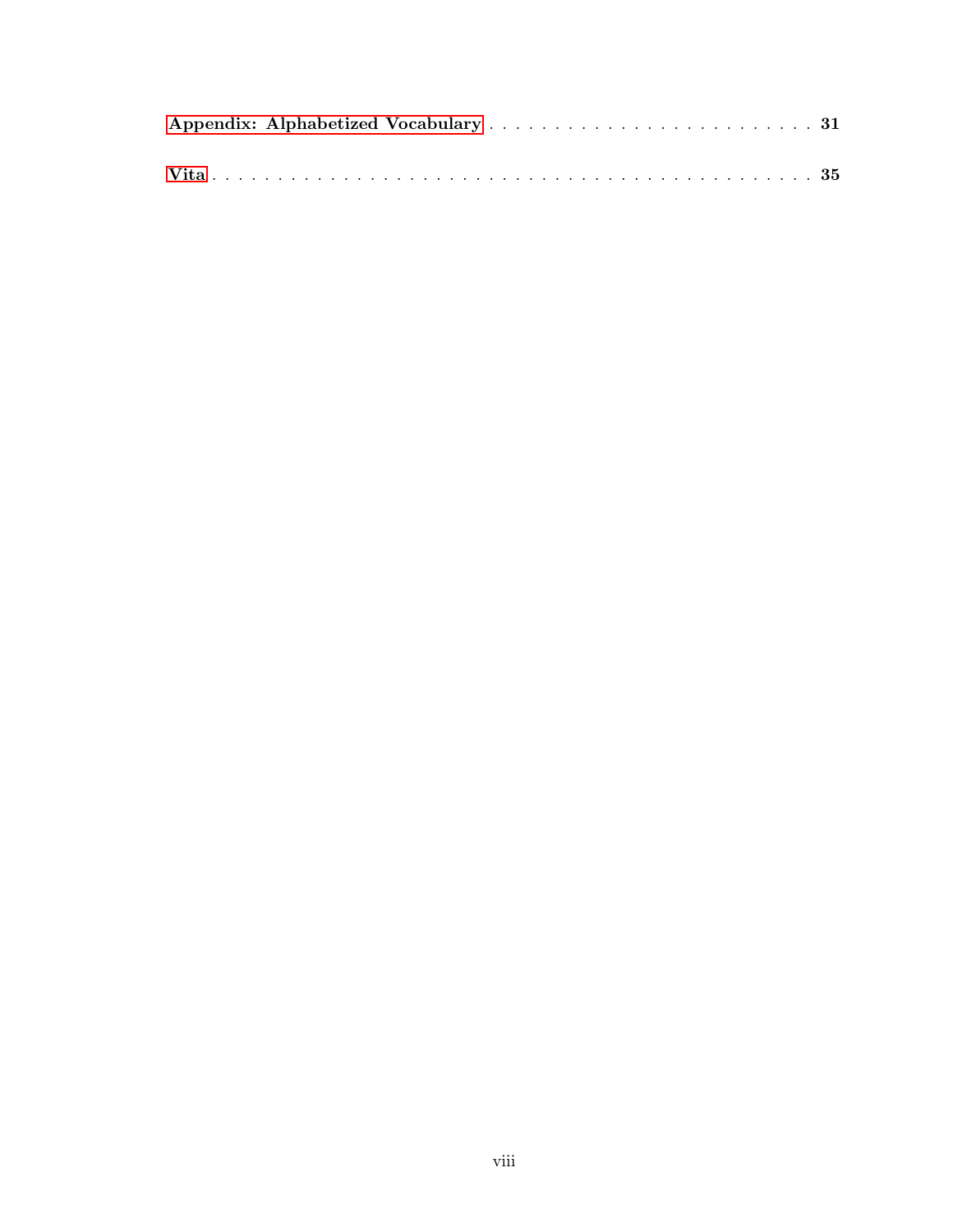# List of Figures

| 1.1            | The $S_4$ graph $\ldots \ldots \ldots \ldots \ldots \ldots \ldots \ldots \ldots \ldots \ldots \ldots$ | $\overline{4}$ |
|----------------|-------------------------------------------------------------------------------------------------------|----------------|
| 1.2            | The $K_5$ graph which is also an example of a 4-regular graph $\ldots \ldots \ldots$                  | $\overline{4}$ |
| 1.3            |                                                                                                       | $\overline{4}$ |
| 1.4            | The $C_4$ graph $\ldots \ldots \ldots \ldots \ldots \ldots \ldots \ldots \ldots \ldots \ldots \ldots$ | $\overline{4}$ |
| $1.5\,$        |                                                                                                       | $\,6\,$        |
| 1.6            | A domination digraph of the color partitions of $G$ from Figure 1.5                                   | $6\,$          |
| 1.7            | A domination digraph showing a transitive partition                                                   | $6\,$          |
| 3.1            |                                                                                                       | 11             |
| $\!3.2\!$      | Left: the graph G. Right: the subgraph $H \dots \dots \dots \dots \dots \dots \dots$                  | 18             |
| 3.3            | From left to right: the graph G, the graph H, the join graph $G + H$                                  | 18             |
| 3.4            |                                                                                                       | 19             |
| $3.5\,$        |                                                                                                       | 19             |
| 3.6            | A corona with blue vertices <i>inside</i> the corona and green vertices on the corona 20              |                |
| 4.1            |                                                                                                       | $24\,$         |
| $4.2\,$        | $G$ and resulting domination digraph $\ldots \ldots \ldots \ldots \ldots \ldots \ldots$               | $24\,$         |
| 4.3            | The $C_8$ graph with partition $\pi = \{B, R, G, Y\} \dots \dots \dots \dots \dots \dots$             | 26             |
| 4.4            | G with partition $\pi$ (left) and partition $\pi'$ (right)                                            | $27\,$         |
| $\mathbf{1}$   |                                                                                                       | $32\,$         |
| $\overline{2}$ | The $K_5$ graph which is also an example of a 4-regular graph $\ldots \ldots \ldots$                  | 33             |
| 3              |                                                                                                       | 33             |
|                |                                                                                                       |                |
| 4              | The $S_4$ graph $\ldots \ldots \ldots \ldots \ldots \ldots \ldots \ldots \ldots \ldots \ldots \ldots$ | 33             |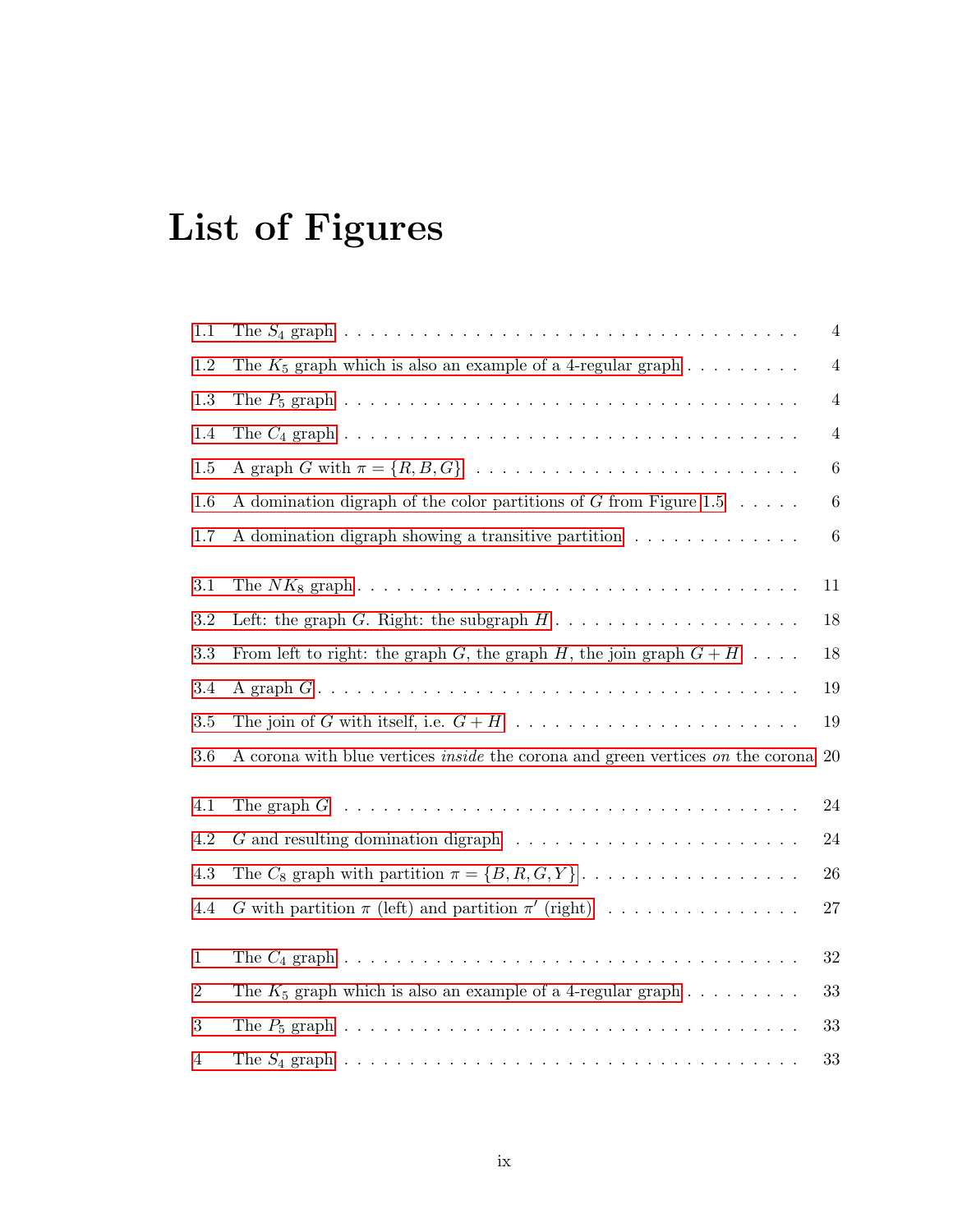## <span id="page-9-0"></span>Chapter 1: Introduction

#### <span id="page-9-1"></span>1.1 An Overview

Around the middle of the 19th century, one of the most famous problems in graph theory was first posed: Is it true that any map drawn on a plane (i.e., a planar graph  $\frac{1}{1}$  $\frac{1}{1}$  $\frac{1}{1}$ ) can be colored with only four colors in such a way that no two countries sharing a common border have the same color? This problem became known far and wide as the Four-Color Problem. Alfred Kempe in 1879 provided the first recorded proof of the four color theorem, but an error was found eleven years later [\[14\]](#page-38-0). His work was not in vein though, it was used as the basis for the theorem stating that the problem could definitely be solved with five colors. The Four-Color Problem, however, would go on unsolved for over 70 years before in the 1970s the Four-Color Problem became the Four-Color Theorem after several mathematicians constructed a proof by computer. [\[14\]](#page-38-0)

This problem opened up an entire new realm of study in graph theory based on coloring the vertices of a graph <sup>[2](#page-9-3)</sup>. A graph  $G = (V, E)$  is comprised of a set of vertices and edges between vertices, denoted as  $V(G)$  and  $E(G)$  respectively. Maps can be easily transformed into graphs by representing countries with vertices and if two countries share a common border then the two corresponding vertices share an edge. The quality required in the Four-Color Problem that adjacent countries, or vertices, not use the same color is formalized as a *proper coloring* in graph theory. Another way to phrase the problem would be to ask do all planar graphs have a proper coloring using only four colors? One of the early fruits in the new study of coloring was the *chromatic number*, a number which encapsulated the idea of the Four-Color Problem. The chromatic number is but one of many graph parameters,

<span id="page-9-2"></span> $1A$  planar graph is a graph that can be drawn on a plane without any edges crossing over one another,

<span id="page-9-3"></span><sup>2</sup>Graphs can be colored by edges, vertices, or both. Here we will focus only on vertex graph colorings.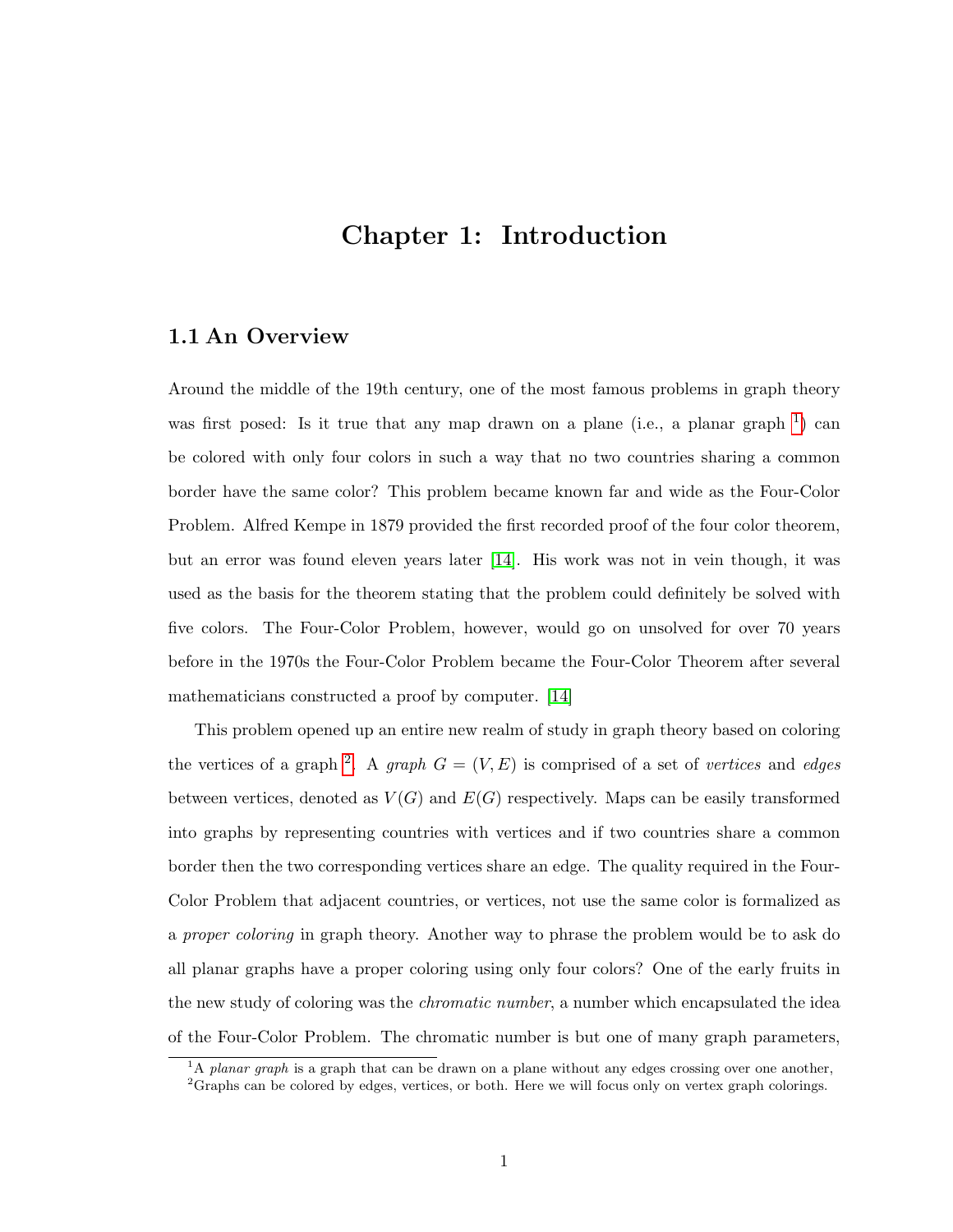or properites, that are commonly studied and represent some quality about the graph. For example, the chromatic number is a form of measure of a quality called *independence* that we will come back to shortly.

The idea of coloring can be abstracted into the idea of partitioning, the process of separating the vertices in a graph into disjoint sets. We can think of each of these sets as being one particular color. We can define the chromatic number of a graph G as the smallest integer k for which the vertex set of  $G$  can be partitioned into k independent sets. An independent set of vertices is a set in which no two vertices are adjacent to one another. Graph theorists began investigating different ways of partitioning a graph based on different properties like independence or *domination* following the Four-Color Problem. A dominating set of vertices is a set where every vertex in a graph G that is not in the dominating set is adjacent to at least one vertex from the dominating set. In other words, a set D of vertices from G is a dominating set if and only if for any vertex  $v \notin D$  there exists some vertex  $u \in D$  such that  $vu \in E(G)^3$  $vu \in E(G)^3$ . In a similar way to how the chromatic number relates independence and partitioning, there is a graph parameter that relates domination and partitioning. The *domatic number* of a graph,  $G$ , is the maximum integer  $k$  such that  $V(G)$  can be partitioned into k dominating sets. The term 'domatic' comes from the words 'dominating' and 'chromatic' [\[1\]](#page-37-1).

The process of finding and studying new graph parameters is frequently based on making changes to requirements of previously studied parameters. First there was the chromatic number. Adding in a requirement for the relationships between the different color classes brought about study of the Grundy number [\[2\]](#page-37-2) and the achromatic number [\[8\]](#page-37-3). Removing the independence property from the achromatic number introduces the pseudoachromatic number [\[15\]](#page-38-1). Lowering the requirement for the relationships between different color classes for the Grundy number creates the partial Grundy number [\[5\]](#page-37-4). Instead of partitioning based on independence with the the chromatic number, partitioning on domination introduced the domatic number [\[3\]](#page-37-5). Then changing the relationships between the color classes introduced the transitive number [\[11\]](#page-38-2). Lowering the domination requirement for the domatic number to only requiring domination in at least one direction instead of both between color classes

<span id="page-10-0"></span><sup>&</sup>lt;sup>3</sup>Edges can more formally be written as  $(v, u)$  but we will use the shorthand vu in this thesis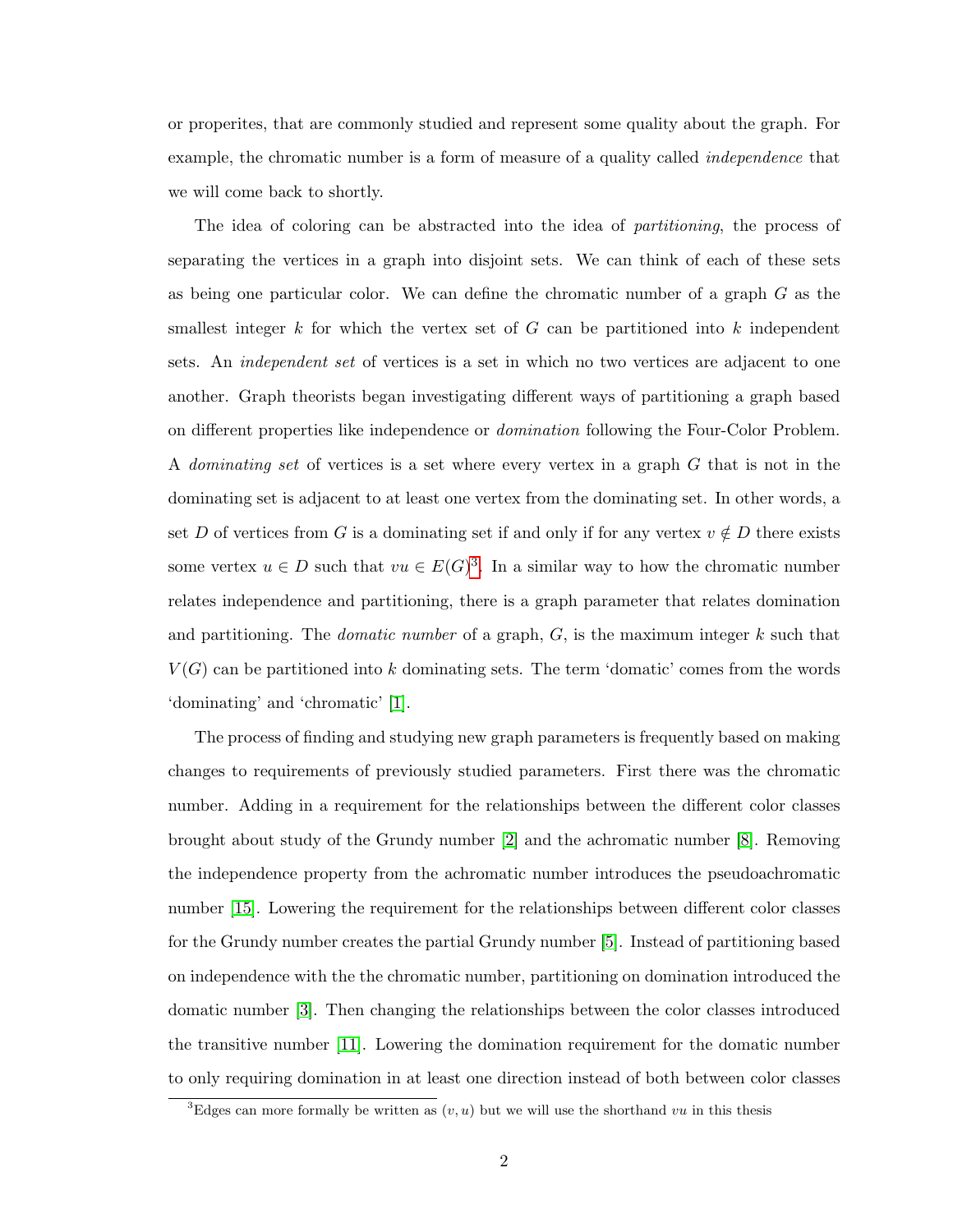creates the upper domatic number.

An understanding of the history of research around graph parameters serves to illuminate the importance and relevance of the upper domatic number. In order to better understand a problem, it often helps to view the problem under a different lens, thus tweaking the requirements of a known parameter allows the parameter to be seen from a new perspective. The numerous known and studied graph parameters all serve to further the body of knowledge not just about graphs but also about complexity and NP-completeness. By teasing out the relationships between different requirements, we are better able to understand what makes a problem more or less difficult or when a problem becomes NP-hard. The upper domatic number is a new perspective from which we can better understand other graph parameters, graphs as a whole, and how the domination property relates to complexity. For example, we will later see that the achromatic number and the upper domatic number do not have a clear inequality relationship thus suggesting that there is some similarity in the two parameters despite being basing partitions of different requirements.

#### <span id="page-11-0"></span>1.2 Vocabulary

We will assume no knowledge of graph theory terminology here beyond the terms previously defined in this thesis. Therefore the following definitions provide a sufficient knowledge base from which any reader can follow along with the results reported here. Additionally an alphabetized list of all graph theory terminology used can be found in Appendix A.

The *order* and *size* of a graph, G, specify the number of vertices and edges respectively. We say that two vertices, v and u, are adjacent if  $vu \in E(G)$ . A subgraph, typically denoted as  $H$ , is a set of vertices from a graph  $G$  with all edges from  $G$  that are between any pair of vertices in H.

The degree of a vertex v, written as  $deg(v)$ , is the number of vertices adjacent to v. The maximum degree of all vertices in G is written as  $\Delta(G)$  and the minimum degree is  $\delta(G)$ . The *open neighborhood* of a vertex v, denoted  $N(v)$ , is the set of vertices adjacent to v. The closed neighborhood of a vertex v, denoted as  $N[v]$ , is the set  $N(v) + \{v\}$ . A leaf is a vertex of degree one.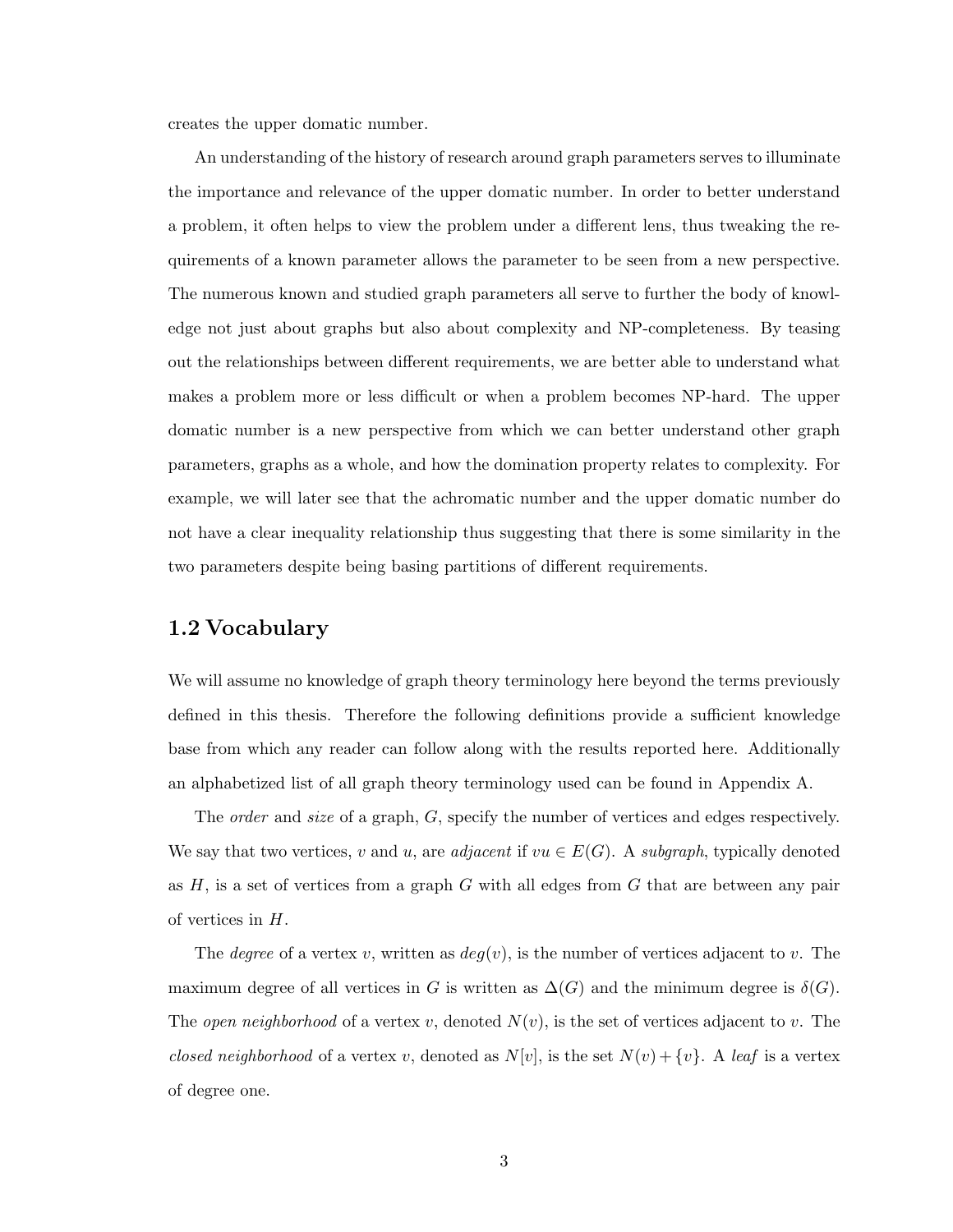A star  $S_n$  is a graph containing only a single vertex with n leaves.

<span id="page-12-0"></span>

Figure 1.1: The  $S_4$  graph

A *complete graph*  $K_n$  is a graph of order n where there is an edge between every pair of vertices. A *clique* is subgraph of a graph that is complete, i.e., an induced  $K_n$  subgraph of a graph G. A k-regular graph is a graph G where  $\Delta(G) = \delta(G) = k$ , i.e., all vertices have the same degree.



Figure 1.2: The  $K_5$  graph which is also an example of a 4-regular graph

A path graph  $P_n$  is a graph of order n with exactly two leaves and  $n-2$  vertices of degree 2.

<span id="page-12-1"></span>

<span id="page-12-2"></span>Figure 1.3: The  $P_5$  graph

A cycle graph  $C_n$  is a graph of order and size n and every vertex is of degree 2. In other words, a cycle graph is an unbroken chain of adjacent vertices that start and end at the same vertex.

<span id="page-12-3"></span>

Figure 1.4: The  $C_4$  graph

A k-coloring is a coloring of the vertices of a graph  $G$  using  $k$  colors. We can also think of this as a partition of G into k disjoint sets of vertices, written as  $\pi = \{V_1, V_2, \ldots, V_k\}.$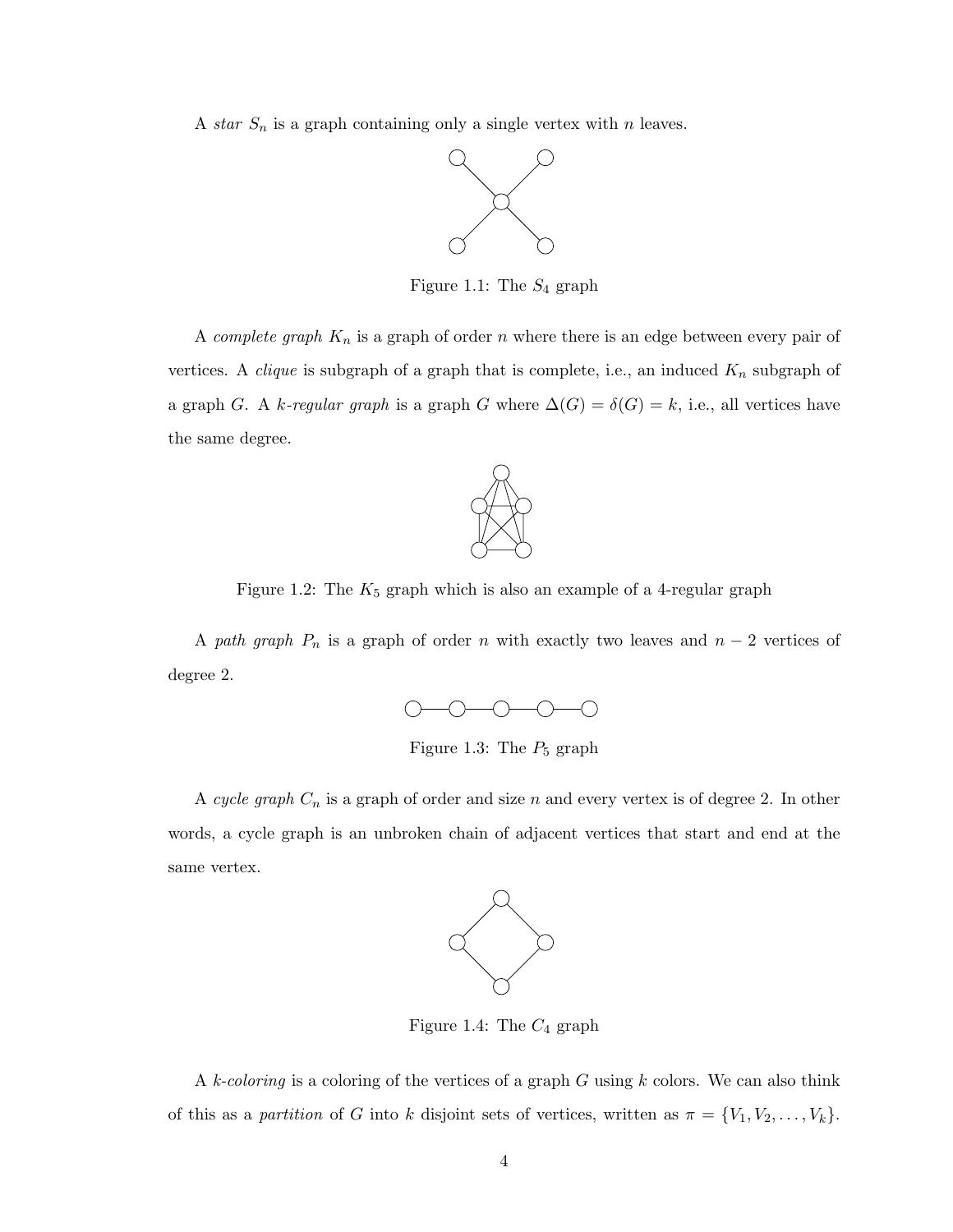A *proper k-coloring* is a k-coloring where no two adjacent vertices are the same color. An independent set of vertices is a set in which no two vertices are adjacent to one another. The *chromatic number* of a graph G, written  $\chi(G)$ , is the smallest positive integer k for which  $G$  has a proper k-coloring. We can also think of the chromatic number as the smallest positive integer k such that  $G$  can be partitioned into k independent sets.

A complete k-coloring is a proper k-coloring such that for every pair of distinct colors, there exists two adjacent vertices assigned these two colors; i.e., there exists at least one edge between every pair of color classes. The *achromatic number* of a graph G, denoted  $\alpha(G)$ , is the largest positive integer  $k$  such that  $G$  has a complete k-coloring. The *pseudoachromatic* number of a graph G, written as  $\psi(G)$ , is the largest positive integer k for which G has a k-coloring where there exists at least one edge between every distinct pair of color classes but the coloring does not have to be proper.

A *dominating set* of vertices is a set where every vertex in a graph G that is not in the dominating set, is adjacent to at least one vertex from the dominating set. The domatic number of a graph G, denoted  $d(G)$ , is the maximum integer k such that  $V(G)$  can be partitioned into k dominating sets. A d-partition of a graph G is a partition  $\pi$  that achieves  $d(G)$ .

We say a set of vertices A dominates another set of vertices B, written as  $A \rightarrow B$ , if for every vertex  $b \in B$  there is some vertex  $a \in A$  such that a and b are adjacent. The upper domatic number of a graph G, denoted  $D(G)$ , is the maximum integer k such that  $V(G)$ can be partitioned into k sets where for every  $V_i, V_j \in \pi$ , where  $\pi$  is a partition of  $V(G)$ , either  $V_i \to V_j$  or  $V_j \to V_i$  or both. A D-partition of a graph G is a partition  $\pi$  that achieves  $D(G).$ 

Another important graph property we will look at is the *transitive number* of a graph, denoted  $Tr(G)$ . The *transitive number* of a graph G is the largest positive integer k such that G can be partitioned into k sets where for every pair of sets,  $V_i, V_j \in \pi$  if  $i < j$  then  $V_i \rightarrow V_j$ . A transitive partition is a partition  $\pi$  that achieves  $Tr(G)$ .

One way to visualize the domination relationships between sets of vertices in a partition is with a *domination digraph* [\[7\]](#page-37-6). A *digraph*, or directed graph, is a graph where edges have direction, called arcs, and every arc has a start and end vertex. Let  $\pi = \{V_1, V_2, \ldots, V_k\}$  be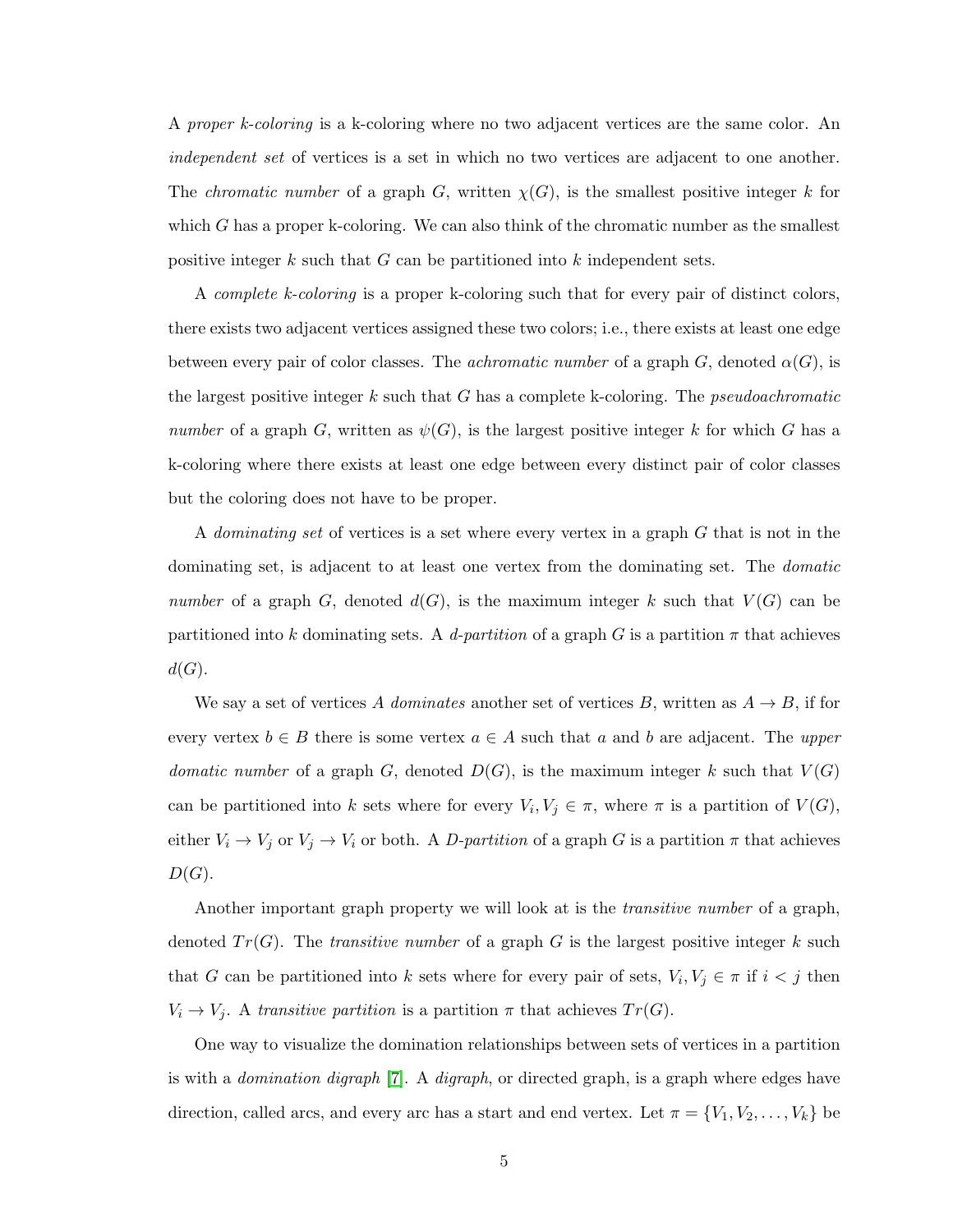a partition of the vertices of a graph, G, into k sets. From this partition a digraph  $D(\pi)$ can be constructed where the sets in  $\pi$  are represented by the vertices in  $D(\pi)$ , and there is an arc from  $V_i$  to  $V_j$  if  $V_i \rightarrow V_j$ . This digraph is the *domination digraph* of the partition  $\pi$  of a graph  $G$ .

For example, consider the graph G shown in Figure [1.5.](#page-14-0)



Figure 1.5: A graph G with  $\pi = \{R, B, G\}$ 

Then the resulting domination digraph is shown in Figure [1.6.](#page-14-1)

<span id="page-14-1"></span><span id="page-14-0"></span>

Figure 1.6: A domination digraph of the color partitions of G from Figure [1.5](#page-14-0)

A domatic partition of a graph will yield a domination digraph where every possible edge is included. On the other hand, an upper domatic partition will create a domination digraph where there is some edge between every pair of vertices. The domination digraph shown in Figure [1.6](#page-14-1) is an example upper domatic partition. The transitive partition of a graph will yield a particular kind of domination digraph like the one shown in Figure [1.7.](#page-14-2)

<span id="page-14-2"></span>

Figure 1.7: A domination digraph showing a transitive partition

In Chapter 2 we will provide a brief review of the vast literature on coloring and partitioning and a small sampling of results for the domatic number. Following that, Chapter 3 contains numerous results for the upper domatic number broken into several different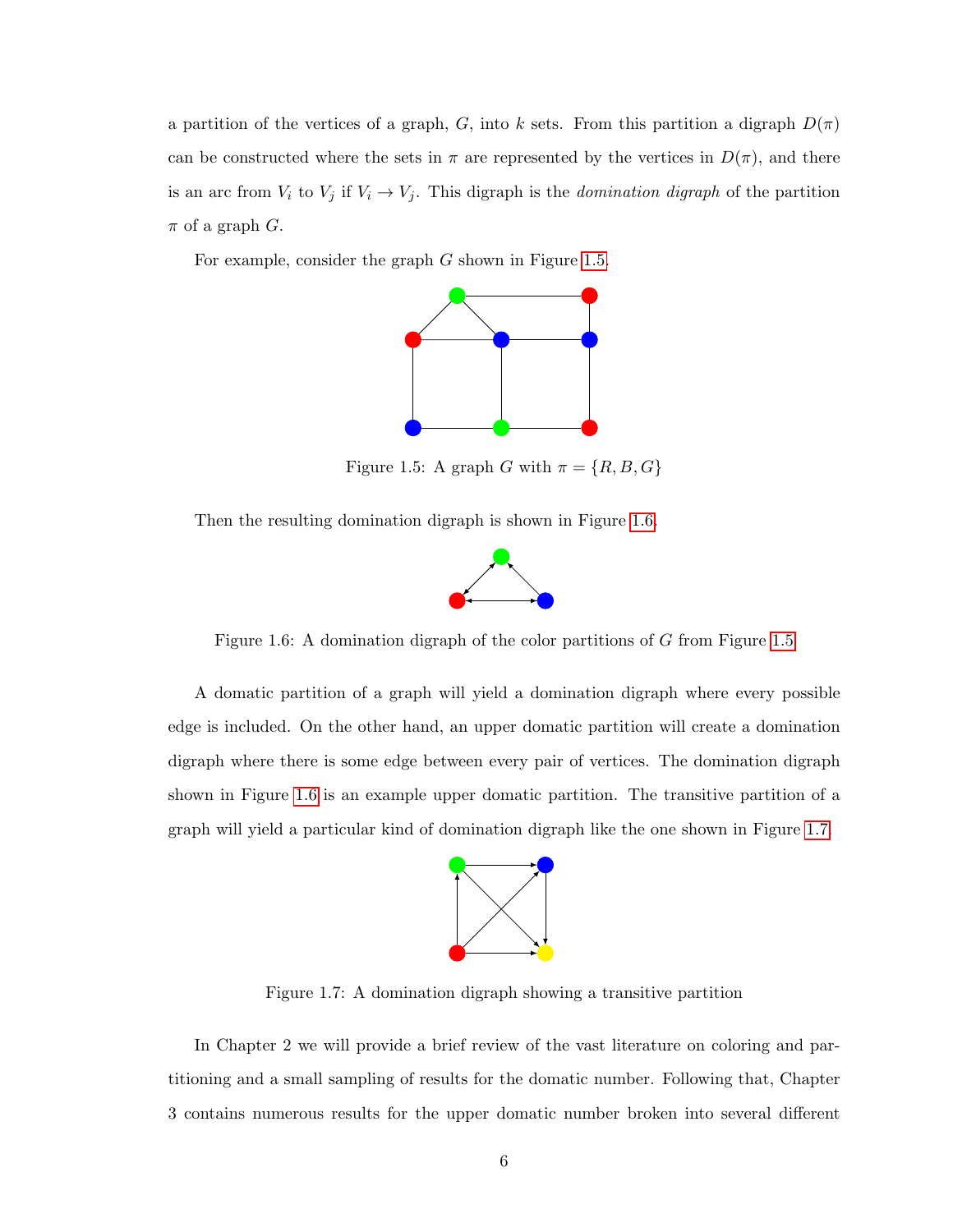categories. Chapter 4 provides results relating the upper domatic number to other graph parameters in the form of inequalities. Next, Chapter 5 lists some open problems and Chapter 6 lists references.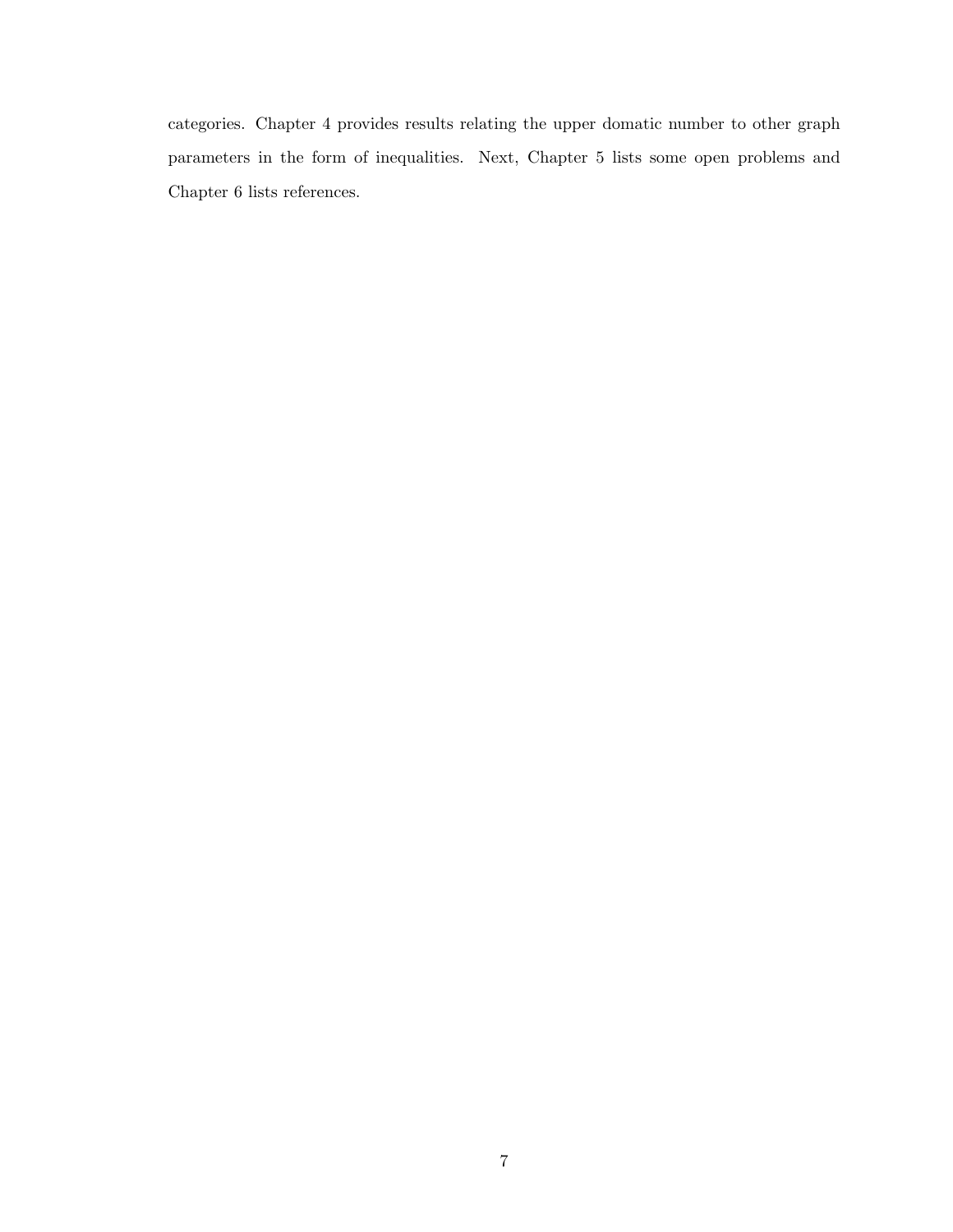### <span id="page-16-0"></span>Chapter 2: Literature Review

A brief review of the vast literature on graph properties is presented here. The review is split into two sections, one outlining the areas of interest frequently studied in graph property research and the second reviewing the domatic number in particular.

#### <span id="page-16-1"></span>2.1 General Review

There is a very deep, rich literature of graph theory research exploring the nature of numerous graph parameters. In particular, colorings of graphs are incredibly well studied. There are several common areas of interest for researchers to study for graph parameters such as bounds for classes of graphs, Nordhaus-Gaddum inequalities, and relating graph parameters to one another with inequality chains.

One of the most obvious questions a researcher can ask when studying a graph parameter is: What are the bounds for this parameter for different classes of graphs? Gerard Chang [\[1\]](#page-37-1) determined bounds and values for different graphs obtained from small graphs by performing graph operations such as union, join, and Cartesian product. Another paper on the domatic number presents bounds for different classes of regular graphs such as random r-regular graphs and 3-regular random graphs [\[4\]](#page-37-7). Several French professors published a paper in a similar vein of study, but with an inverted approach  $[6]$ . They studied r-regular graphs that have a Grundy number of  $r + 1$  and determined classes of graphs that had these qualities instead of looking at specific classes of graphs and determining the Grundy number for those classes. A little further around the world, a couple of researchers in India published a paper on the pseudoachromatic number of a graph in which they presented bounds for the parameter for a variety of classes of graphs [\[15\]](#page-38-1).

In 1956, two researchers, Nordhaus and Gaddum [\[13\]](#page-38-3), gave lower and upper bounds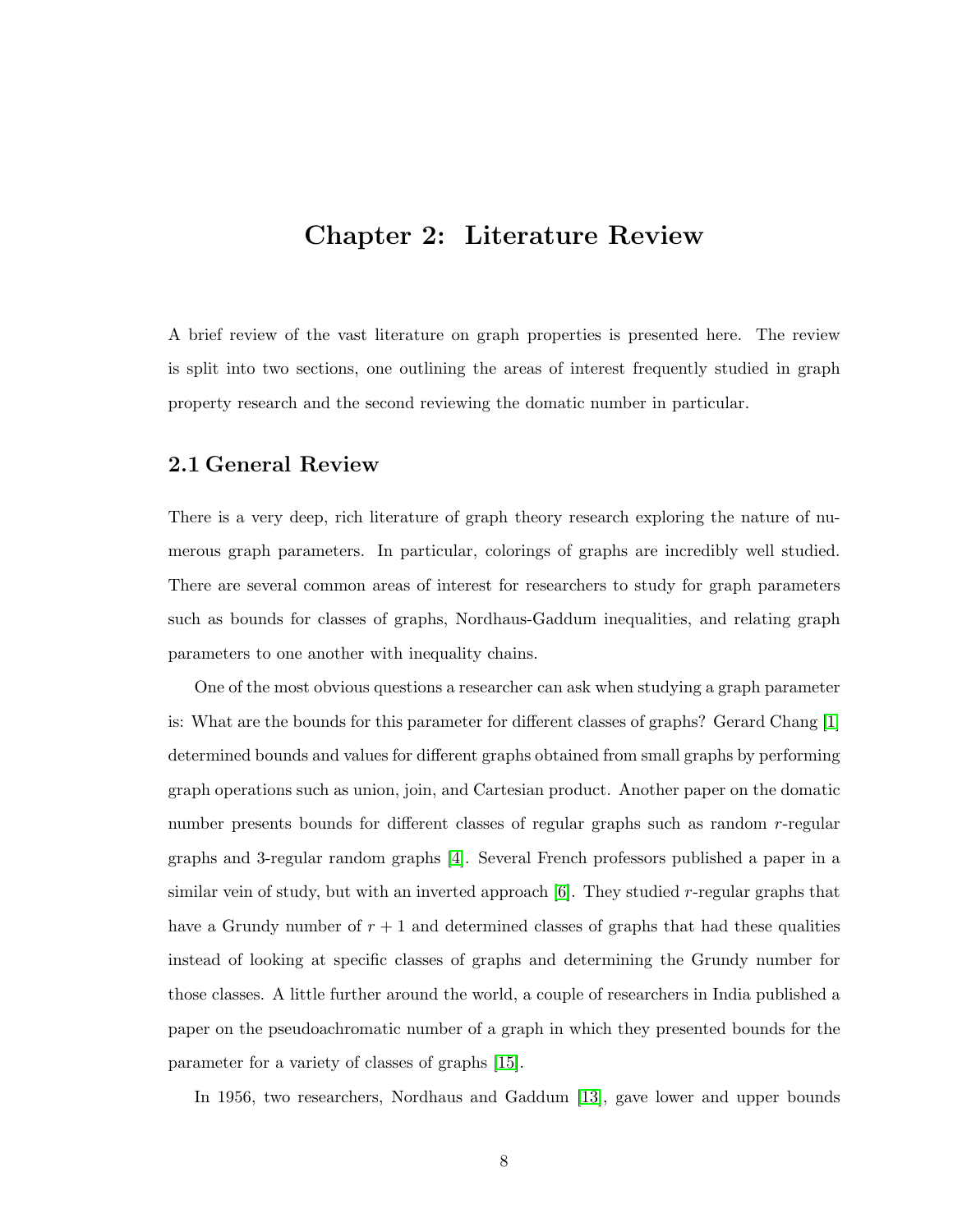for both the sum of the chromatic number of a graph and the chromatic number of the complement along with the product of these numbers. Results of this type were soon studied for numerous graph parameters and became known as Nordhaus-Gaddum inequalities. In 1968, Frank Harary and Stephen Hedetniemi published a study on the achromatic number [\[8\]](#page-37-3) with Nordhaus-Gaddum results for the achromatic number. Later, in 1993 Harary [\[9\]](#page-37-9) provided numerous Nordhaus-Gaddum inequalities for a few different domination-related parameters.

The matter of relating graph parameters to one another is another area of particular interest for research. A paper on iterated colorings [\[10\]](#page-38-4) focuses on relating the found values to other graph parameters and investigating those relationships. When Hedetniemi and Cockayne introduced the domatic number [\[3\]](#page-37-5) they made sure to include several results relating the new parameter to other previously studied parameters. Again when Hedetniemi and others wrote on the partial grundy number [\[5\]](#page-37-4), they included a study of the number's relationships with other graph parameters.

Clearly, answering questions about the bounds of a graph parameter, determining Nordhaus-Gaddum inequalities for a graph parameter, and relating graph parameters to one another are important steps in the study of a new parameter. With the introduction of the upper domatic number, it would be prudent to begin research on this new parameter with these general areas. Hence, these areas of research, will be the focus for this study of the upper domatic number.

#### <span id="page-17-0"></span>2.2 Brief Review of the Domatic Number

The domatic number was first formalized by Cockayne and Hedetniemi in 1977 [\[3\]](#page-37-5). Perhaps the most important result of this paper was the connection drawn between the theory of domination and the theory of colorings. A simple upper bound for the domatic number was also presented as follows:

**Proposition 2.1** (Cockayne, Hedetniemi). For any graph  $G$ ,  $d(G) \leq \delta(G) + 1$ .

This result is derived from the basic observation that in a domatic partition, a vertex, v, in some set  $V_i$  can be dominated by at most  $deg(v)$  other sets. From this, we gain the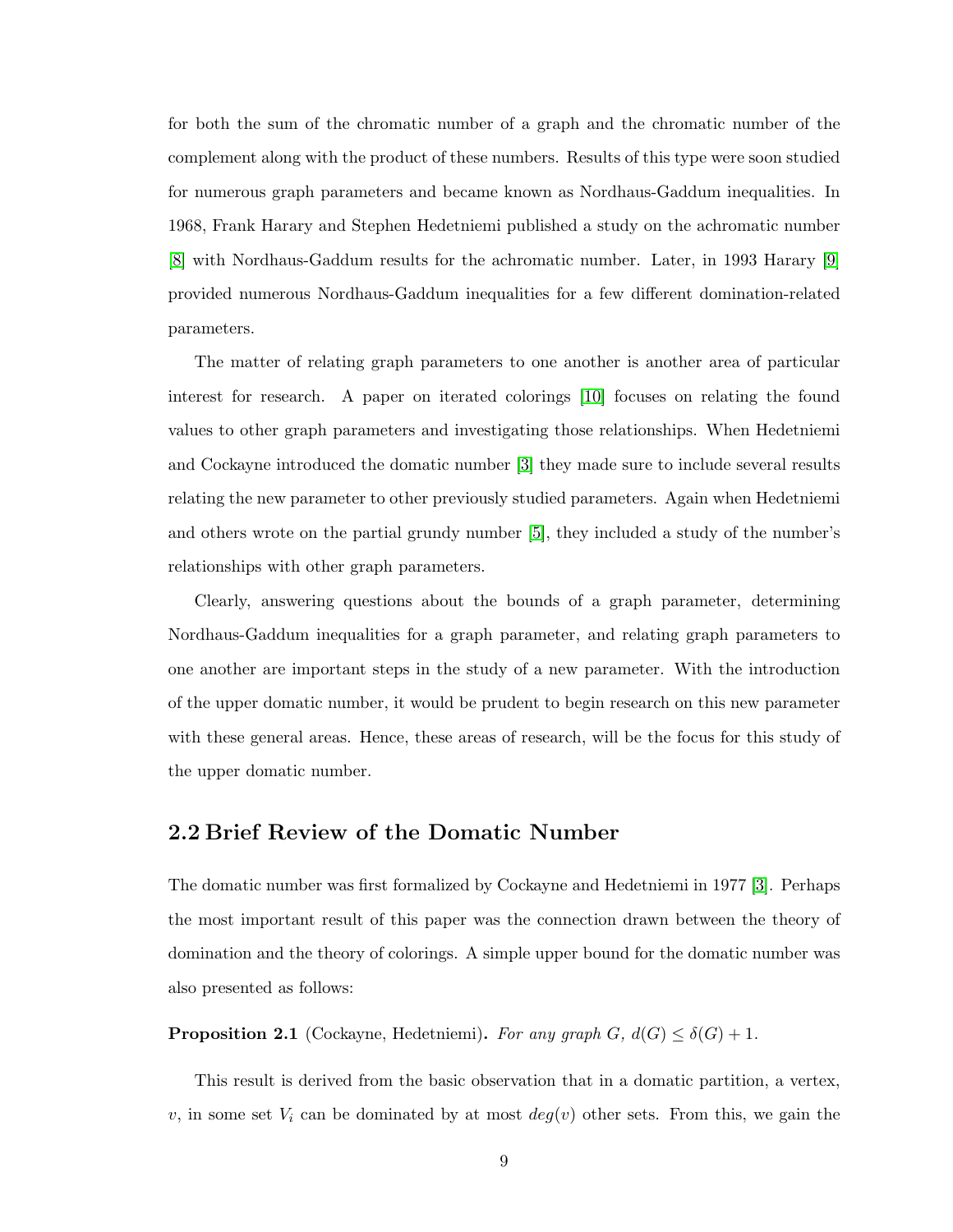term domatically full used to describe a graph G where  $d(G) = \delta(G) + 1$ .

Later, in 1990 Chang found an entire class of graphs that were always domatically full [\[12\]](#page-38-5).

**Theorem 2.1** (Chang).  $d(G) = \delta(G) + 1$  for any interval graph G.

And again in 1991 Chang found that all 2-dimensional graphs, with two exceptions, are domatically full [\[1\]](#page-37-1).

**Theorem 2.2** (Chang). For all  $n_1 \geq n_2 \geq 2$ ,  $d(P_{n_1} \times P_{n_2}) = 3$ , unless  $n_1 = n_2 = 2$  or  $n_1 = 4$  and  $n_2 = 2$ .

A few years after the original paper defining the domatic number, Zelinka provided a lower bound in 1983 [\[16\]](#page-38-6).

**Proposition 2.2** (Zelinka). For any graph G of order n,  $d(G) \geq \left| \frac{n}{n-\delta(G)} \right|$ .

Cockayne and Hedetniemi additionally provided a Nordhaus-Gaddum result for the domatic number in the original paper [\[3\]](#page-37-5).

**Theorem 2.3** (Cockayne, Hedetniemi). For any graph G of order n,  $d(G) + d(\overline{G}) \leq n+1$ , with equality if and only if  $G = K_n$  or  $\overline{K_n}$ .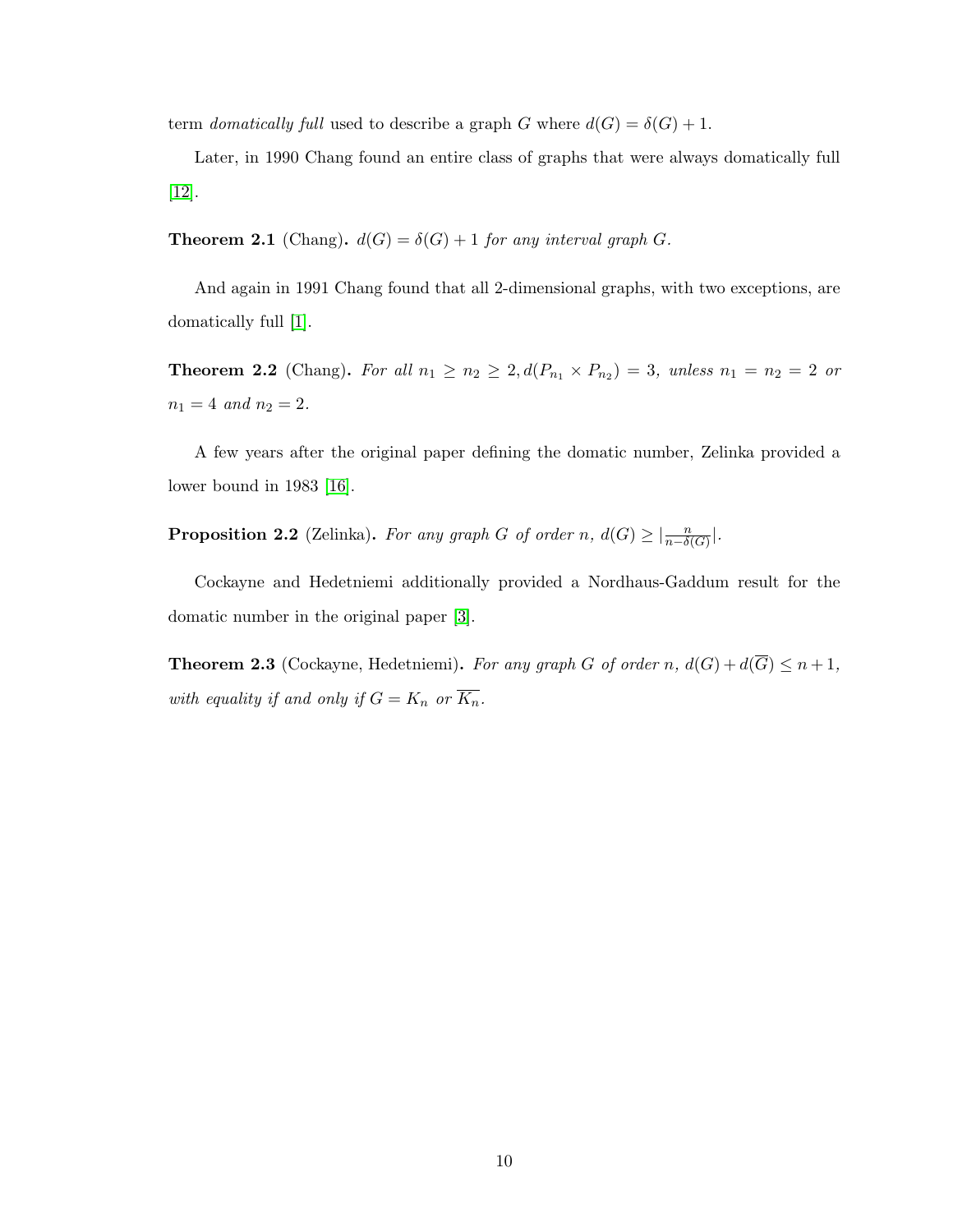## <span id="page-19-0"></span>Chapter 3: Results for the Upper Domatic Number

In this chapter, we will provide numerous results for the upper domatic number. These results are broken into subsections based on the content of the results.

#### <span id="page-19-1"></span>3.1 Classes and General Results

Define a class of k-regular graphs, denoted  $NK_n$ , of even order n where  $NK_n$  is identical to a complete graph minus a perfect matching. A matching is an independent edge set, in other words, no two edges in the matching share a common vertex. A perfect matching is a matching in which every vertex is incident to exactly one edge of the matching.



<span id="page-19-2"></span>Figure 3.1: The  $NK_8$  graph

<span id="page-19-3"></span>**Theorem 3.1.**  $D(NK_n) = \left\lfloor \frac{3n}{4} \right\rfloor$  $\frac{3n}{4}$ .

*Proof.* Let G be an arbitrary  $NK_n$  graph. Let S be a set of half of the vertices in  $V(G)$ such that S is a clique of order  $\frac{n}{2}$  and let S' be the remaining vertices. It is clear that S' is also a clique of order  $\frac{n}{2}$ , and that for any vertex  $v \in S$ , there exists a vertex  $u \in S'$  such that  $N[v] = V(G) - \{u\}$ . Now, assign each vertex in S a unique color, creating  $\frac{n}{2}$  singleton color classes. Every one of these colors dominates and is dominated by all of the colors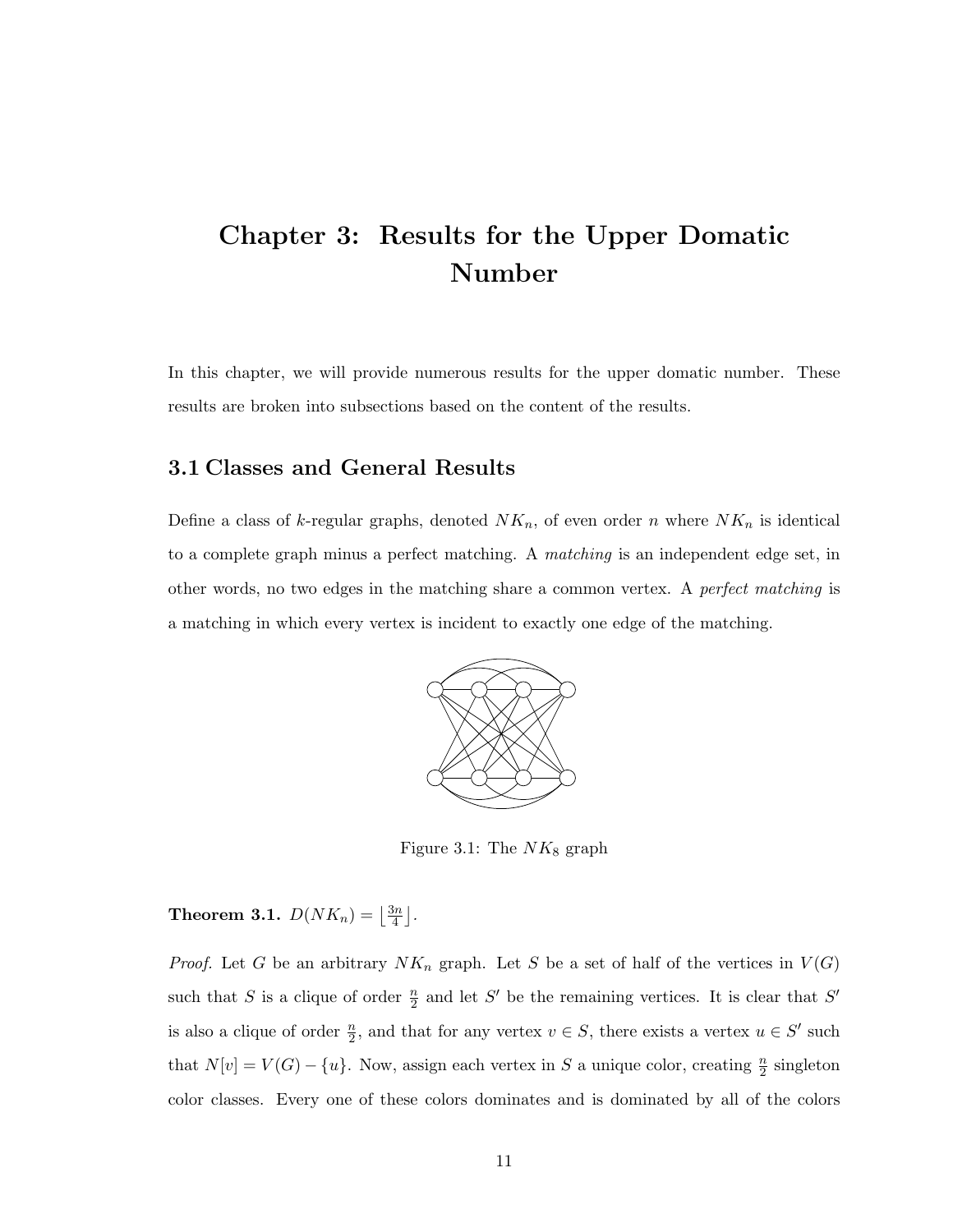currently assigned. The vertices in  $S'$  each have one color that is not adjacent. Therefore, the vertices in  $S'$  must be assigned colors in pairs. If  $\frac{n}{2}$  is even, then pick any two vertices in  $S'$  and assign them a new color, and repeat until all of the vertices have been colored. Otherwise pick any two vertices in  $S'$  and assign them a new color and repeat until only 3 vertices remain. Assign all 3 vertices a new color. Therefore, we get  $\frac{1}{4}$  $\frac{n}{4}$  colors from S'. In total, there are  $\frac{n}{2}$  colors from the vertices in set S and  $\frac{n}{4}$  $\frac{n}{4}$  colors from the vertices in set S'. Thus,  $D(NK_n) \geq \left|\frac{3n}{4}\right|$  $\frac{3n}{4}$ .

Next we must show that  $D(NK_n) \leq \left|\frac{3n}{4}\right|$  $\left\lfloor \frac{3n}{4} \right\rfloor$ . Observe that if two vertices v and u are in singleton color classes, then there must be an edge from  $v$  to  $u$  in the graph. Therefore in this graph with maximum clique size  $\frac{n}{2}$ , there can be no more than  $\frac{n}{2}$  singleton sets in  $\pi$ . Therefore,  $D(NK_n) \leq \frac{n}{2} + \frac{\frac{n}{2}}{2}$ . Hence,  $D(NK_n) = \left\lfloor \frac{3n}{4} \right\rfloor$  $\frac{3n}{4}$ .  $\Box$ 

We would like to next show a relationship between  $D(G)$  and the maximum degree of the graph  $\Delta(G)$ . To do this, we will need to first present an algorithm that will be necessary in proving the relationship between  $D(G)$  and  $\Delta(G)$ . Therefore, we will provide an algorithm that constructs a graph, G', from a graph G such that  $\Delta(G') \leq \Delta(G)$ . Let  $\pi = \{V_1, V_2, \ldots, V_m\}$  be a D-partition of G such that  $|V_1| \geq |V_2| \geq \ldots \geq |V_m|$ .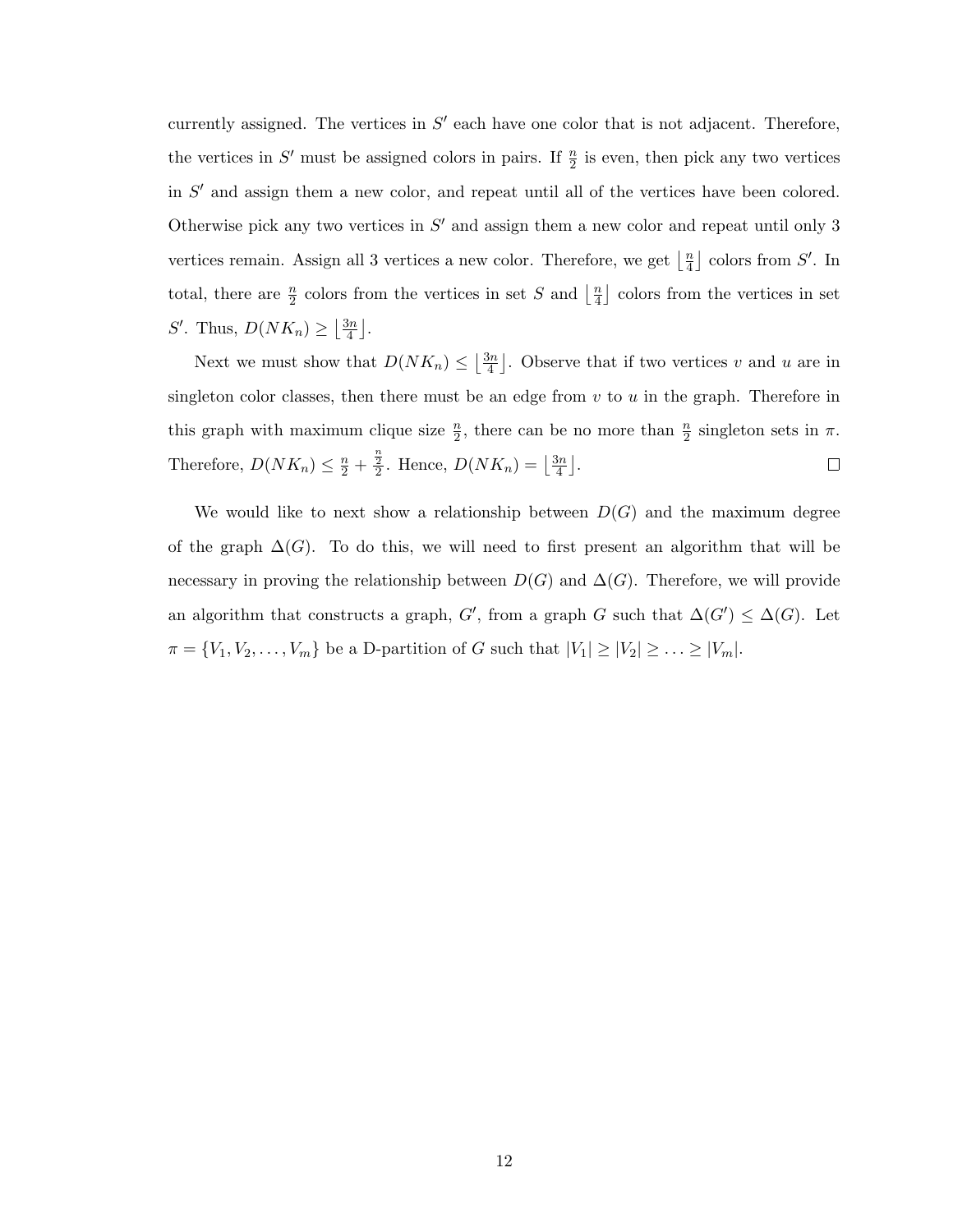#### Algorithm 1

<span id="page-21-0"></span>**Input:** Graph G, D-partition of  $G \pi = \{V_1, V_2, \ldots, V_m\}$ **Output:** graph  $G'$  with  $\Delta(G') \leq \Delta(G)$ ,  $\pi$  is both a D-partition and a Transitive partition for  $G'$ 1: initialize graph  $G'$  such that  $G' = G$ 2: remove any edges between two vertices belonging to the same set in  $\pi$ 3: for  $(z = m; z > 1; z - -)$  do 4: **for**  $(i = z - 1; i \geq 1; i - -)$  do 5: while  $V_i$  does not dominate  $V_z$  do 6: find a vertex  $x \in V_z$  that is not dominated by  $V_i$ 7: find a vertex  $y \in V_z$  that has multiple neighbors in  $V_i$ 8: let  $ay, by, be edges between y and V_i$ 9: if  $deg(x) < \Delta(G)$  then 10: remove edge *ay* and add edge *ax* 11: **else if** x has multiple neighbors in some other set  $V_p$  then 12: let  $cx$  be an edge between  $x$  and  $V_p$ 13: remove edges ay, cx and add edges ax, cy (if edge cy does not already exist) 14: else 15: let  $V_k$  be a set in  $\pi$  such that there exists an edge  $fx$  where  $f \in V_k$  and y has no neighbors in  $V_k$ 16: remove edges  $fx$ , ay and add edges  $ax$ ,  $fy$ 17: end if 18: end while 19: end for 20: end for

Proof of Algorithm [1](#page-21-0) Correctness. We will show the following:

- 1.  $\Delta(G') \leq \Delta(G)$ .
- 2.  $\pi$  is a D-partition throughout the algorithm and is a transitive partition at algorithm termination.
- 3. Algorithm [1](#page-21-0) terminates.

Note: we will use the term "line" here to refer to a specfic line of pseudocode in the algorithm above.

1. We can easily show that  $\Delta(G') \leq \Delta(G)$  throughout the entire algorithm and at termination. Initially,  $\Delta(G') = \Delta(G)$  after line 1 completes. On line 2 of the algorithm, some edges may be removed from G' therefore  $\Delta(G') \leq \Delta(G)$ . At line 10, vertex x will have its degree increased by one but only if  $deg(x) \leq \Delta(G)$ , vertex y will have it's degree decreased by one,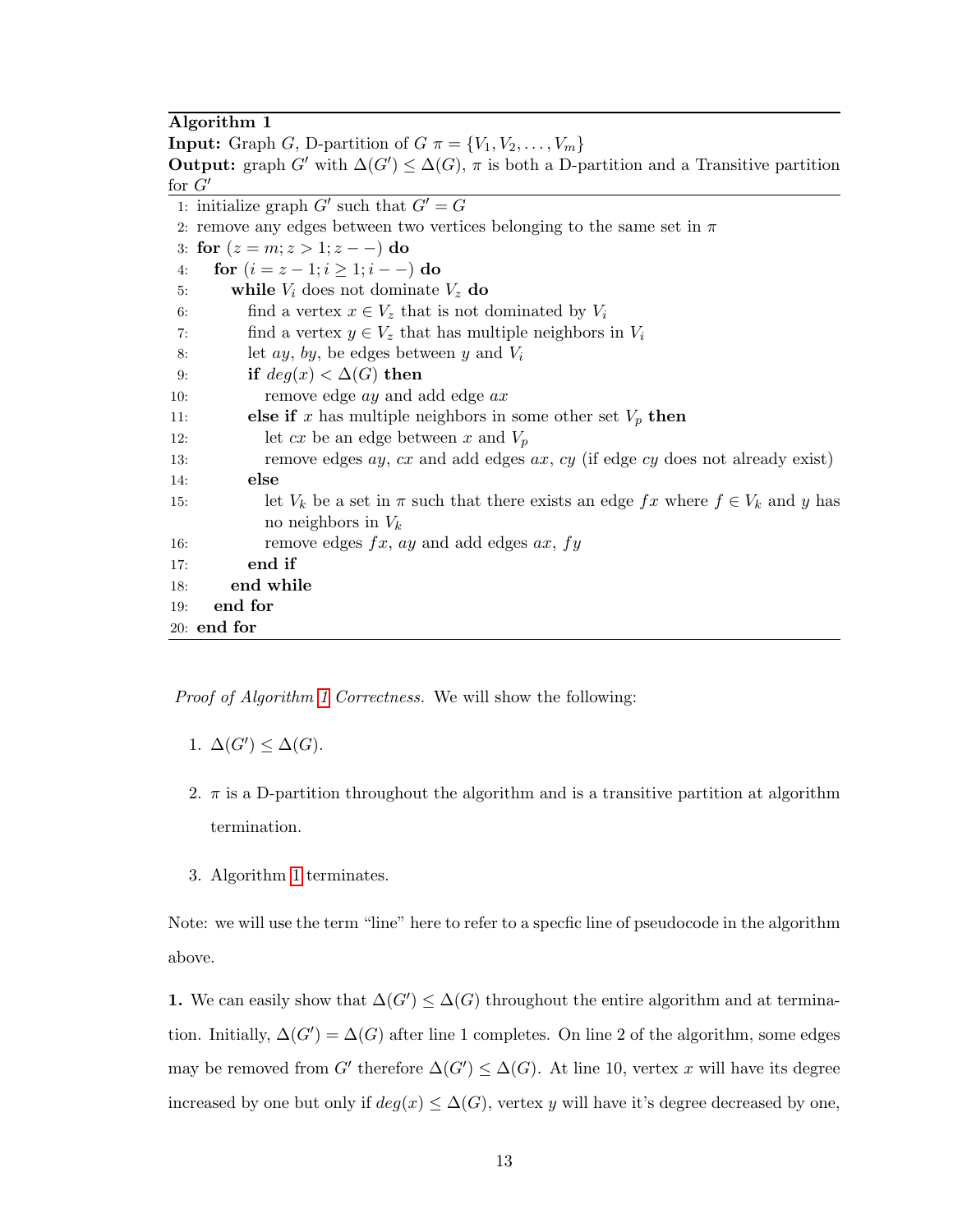and vertex a will have the same degree. This will maintain the relationship  $\Delta(G') \leq \Delta(G)$ . In lines 13 and 16, all vertices involved lose an edge and gain an edge so the degrees of each vertex is unchanged. Hence,  $\Delta(G')$  never increases higher than  $\Delta(G)$  but it may be lower.

**2.** The D-partition  $\pi$  will remain a D-partition for G' throughout the execution of the algorithm since no domination relationships are ever removed during execution. We will look at lines 2, 10, 13, and 16 since these are the only lines that remove edges from the graph. Line 2 does not remove any domination relationships since only edges between vertices in the same set are removed. At line 10, since  $\pi$  is a D-partition, either  $V_i \rightarrow V_z$ or  $V_z \to V_i$ , but we know  $V_i$  does not dominate  $V_z$  thus  $V_z \to V_i$ . After line 10, the vertex  $a \in V_i$  is still dominated by  $V_z$  so the domination relationship is unchanged. On line 13, either  $V_p \to V_z$  or  $V_z \to V_p$ . If  $V_p \to V_z$  then vertex  $x \in V_z$  is still dominated by  $V_p$  since it has neighbors in  $V_p$  other than vertex c. If instead  $V_z \rightarrow V_p$  then that remains the same since vertex  $c \in V_p$  is still dominated by vertex  $y \in V_z$ . At line 16, set  $V_k$  does not dominate set  $V_z$  since vertex y has no neighbors in  $V_k$ . If  $V_z \rightarrow V_k$  then that still holds true since vertex  $f \in V_k$  is dominated by vertex  $y \in V_z$  instead of by vertex  $x \in V_z$ . Hence, throughout execution of the while loop no domination relationships are ever removed, only new ones are added. Therefore,  $\pi$  remains a D-partition throughout execution of the algorithm. After the algorithm terminates, for every  $V_i, V_j \in \pi$ , where  $i < j$ ,  $V_i \to V_j$  therefore  $\pi$  is also a transitive partition.

3. In order to show that Algorithm [1](#page-21-0) terminates, we must show that the while loop on line 4 terminates successfully. We can safely say that line 5 will always find such a vertex, otherwise the while loop condition would not be met and the statement would not be reached. As has already been shown,  $V_z \rightarrow V_i$  and this relationship is not changed during the while loop. Therefore, for any vertex  $v \in V_i$ , there exists a vertex  $u \in V_z$  such that  $u \in N(v)$ . But since  $|V_i| \geq |V_z|$  and because there is a vertex  $x \in V_z$  with no neighbor in  $V_i$ , there must be at least one vertex  $y \in V_z$  with multiple neighbors in  $V_i$ . After the nested if-else tree beginning on line 9 completes, the vertices x and y will both have neighbors in Vi . Therefore, during every iteration of the while loop at least one more vertex becomes dominated by  $V_i$  than in the previous iteration of the while loop. Now we must show that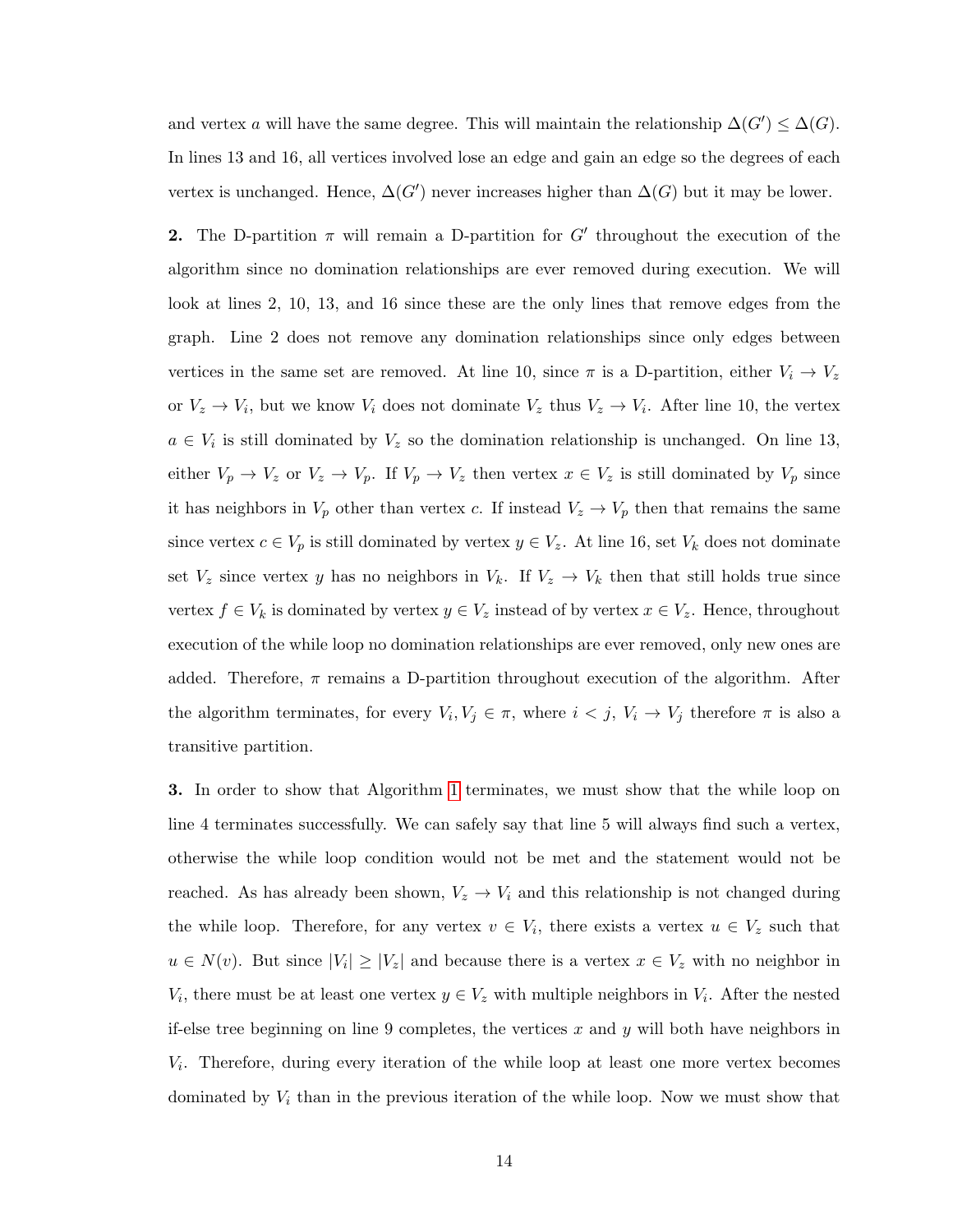at least one branch of the if-else tree beginning on line 9 will always be applicable. If the first two conditions fail, then we know that  $deg(x) = \Delta(G)$  and that x has at most one neighbor in any given set. Since we know vertex  $y$  has at least two neighbors in set  $V_i$  and  $deg(y) \leq deg(x)$ , there must be at least one set  $V_k$  that vertex y has no neighbors in but vertex x does. Therefore, at least one branch of the if-else tree will always be applicable.  $\Box$ 

#### <span id="page-23-0"></span>Theorem 3.2.  $D(G) \leq \Delta(G) + 1$ .

*Proof of [3.2.](#page-23-0)* Let G be an arbitrary, undirected graph of order n. Let  $\pi = \{V_1, V_2, \ldots, V_m\}$ be a D-partition of G ordered such that  $|V_1| \ge |V_2| \ge \ldots \ge |V_m|$ . Let G' be a graph constructed from G using Algorithm [1.](#page-21-0) The construction assures that  $\Delta(G') \leq \Delta(G)$ . Because  $\pi$  is a D-partition,  $D(G) = |\pi|$ . With respect to G', for every  $i, j, 1 \le i \le j \le m$ ,  $V_i \to V_j$  for all  $V_i, V_j \in \pi$ . Thus,  $\pi$  is a transitive partition of G' and therefore  $|\pi| \leq Tr(G')$ . As Hedetniemi proved [\[11\]](#page-38-2),  $Tr(G') \leq \Delta(G') + 1$ . Hence,  $D(G) = |\pi| \leq Tr(G') \leq \Delta(G') + 1 \leq$  $\Delta(G) + 1$ , or more simply,  $D(G) \leq \Delta(G) + 1$ .  $\Box$ 

Corollary 3.2.1. For any  $P_n$  where  $n \geq 4$ ,  $D(P_n) = 3$ .

*Proof.* For any vertex,  $v \in P_n$ ,  $deg(x) \leq 2$  so  $D(P_n) \leq \Delta(P_n) + 1 = 3$ . Since  $n \geq 4$  we can let  $a, b, c \in V(P_n)$  such that  $ab, bc \in E(P_n)$ . If we assign vertex a color 1, vertex b color 2, and vertex c color 3, then we just need an edge between colors 1 and 3. Let  $d \in V(P_n)$ . If  $ad \in E(P_n)$  then assign vertex d color 3. Thus color 3 dominates colors 1 and 2 while colors 1 and 2 dominate each other. If  $cd \in E(P_n)$  then assign vertex d color 1. Thus color 1 dominates colors 2 and 3 while colors 2 and 3 dominate each other. If  $n \geq 4$  then we can simply assign all remaining vertices the same color as vertex d. Hence,  $D(P_n) = 3$  if  $n \geq 4$ .  $\Box$ 

<span id="page-23-1"></span>Corollary 3.2.2. For any  $C_n$  where  $n \geq 3$ ,  $D(C_n) = 3$ .

*Proof.* For any vertex,  $v \in C_n$ ,  $deg(x) = 2$ , so  $D(C_n) \leq \Delta(C_n) + 1 = 2 + 1 = 3$ . Therefore, we know that  $D(C_n) \leq 3$  so we must simply show that  $D(C_n) \geq 3$ . Since  $n \geq 3$  we can let  $a, b, c \in V(C_n)$  such that  $ab, bc \in E(C_n)$ . If we assign vertex a color 1, vertex b color 2, and vertex c color 3, then we just need an edge between colors 1 and 3. If  $n = 3$  then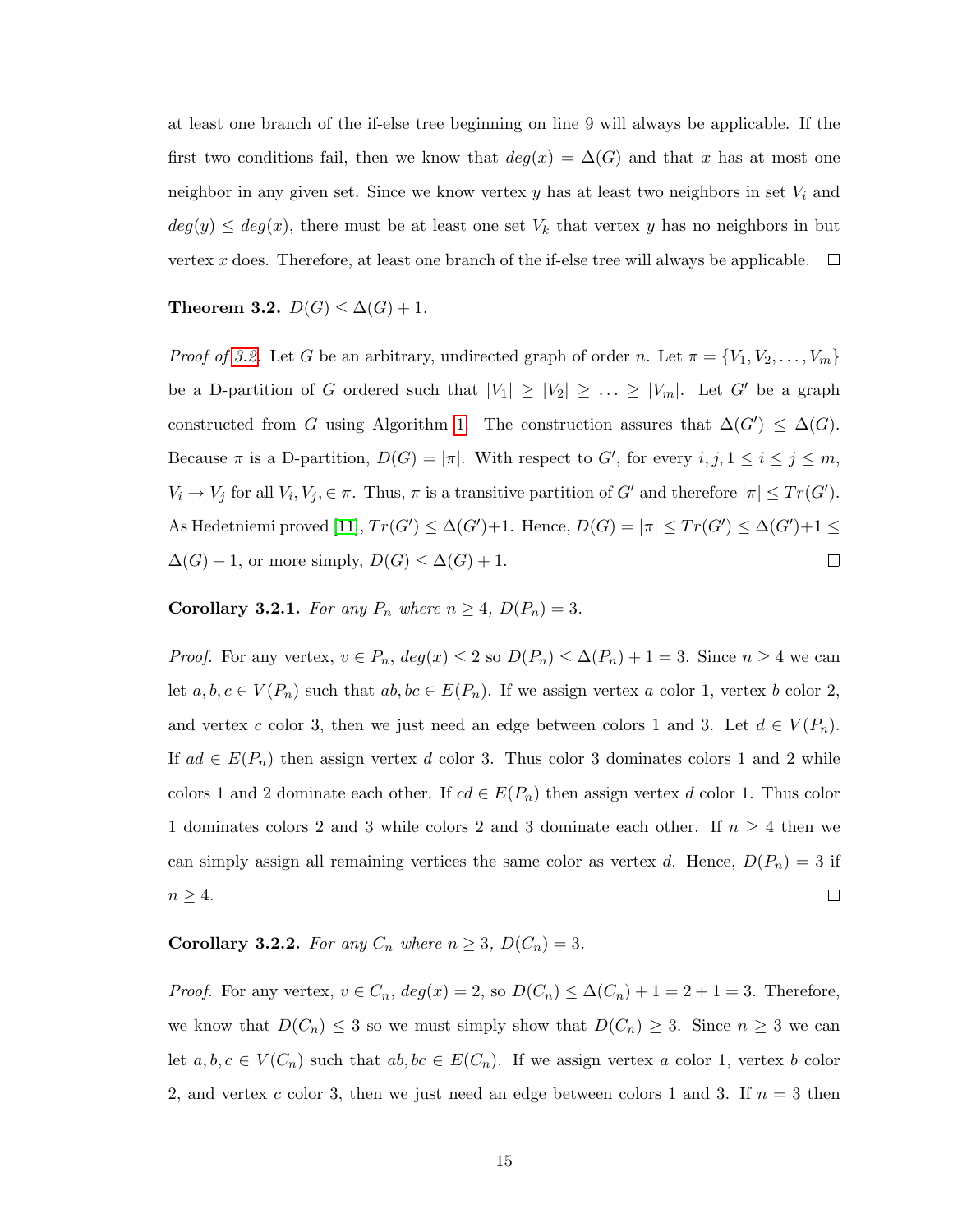there exists  $ac \in E(C_n)$ . Otherwise, if  $n > 3$  then the remaining vertices can all simply be assigned color 1. Therefore color 1 dominates all colors, and colors 2 and 3 are both dominated by and dominate each other. Thus,  $D(C_n) \geq 3$ . Hence,  $D(C_n) = 3$  if  $n \geq 3$ .  $\Box$ 

**Theorem 3.3.** For any star,  $S_n$ ,  $D(S_n) = 2$ .

*Proof.* Let  $c \in S_n$  be the center vertex that has n leaves, call them  $v_1, v_2, \ldots, v_n$ . For any leaf,  $v_i$ ,  $N(v_i) = \{c\}$ . Without loss of generality, we can assign vertex c the color 1 and pick a leaf,  $v_i$ , and assign it the color 2. If we assign another leaf,  $v_j$ , any color but 1 or 2 then there can be no domination relationship between that color and color 2. Hence,  $D(S_n) = 2.$  $\Box$ 

**Theorem 3.4.** If there exists a D-partition of a graph G with a sink set, then there exists a D-partition of G with a sink set of cardinality 1.

*Proof.* Let  $\pi = \{V_1, V_2, \ldots, V_n\}$  be a D-partition of a graph G with a sink set. Let  $U \in \pi$ be the sink set. Because  $U$  is a sink set, we know that every element in  $U$  is dominated by every other set in  $\pi$ , or, more simply, every element  $u \in U$  has at least one neighbor from every other set in  $\pi$ . Therefore, we can move all but one element from U into any other set in  $\pi$ , say set X, without removing any domination relationships. The one element left in U is still dominated by some element from every other set in  $\pi$ . The moved elements are still adjacent to at least one element from every set. Thus if set  $X$  is dominated by some subset of  $\pi$  each of the sets in this subset will dominate the new elements so the domination relationships are maintained. Note that if set X dominated some subset of  $\pi$  it still dominates each set from this subset.  $\Box$ 

**Theorem 3.5.** If there exists a D-partition of a graph  $G$  such that there exists a set V in the partition that is dominated by all but one other set, U, then there is also a D-partition of  $G$  such that set  $V$  is a sink set.

*Proof.* Let  $\pi = \{V_1, V_2, \ldots, V_n\}$  be a D-partition of a graph G. Let the set  $V \in \pi$  be the set that is dominated by all but one other set, say set  $U$ . Since set  $V$  is not dominated by set U in a D-partition, then set V dominates set U. Note that there exists at least one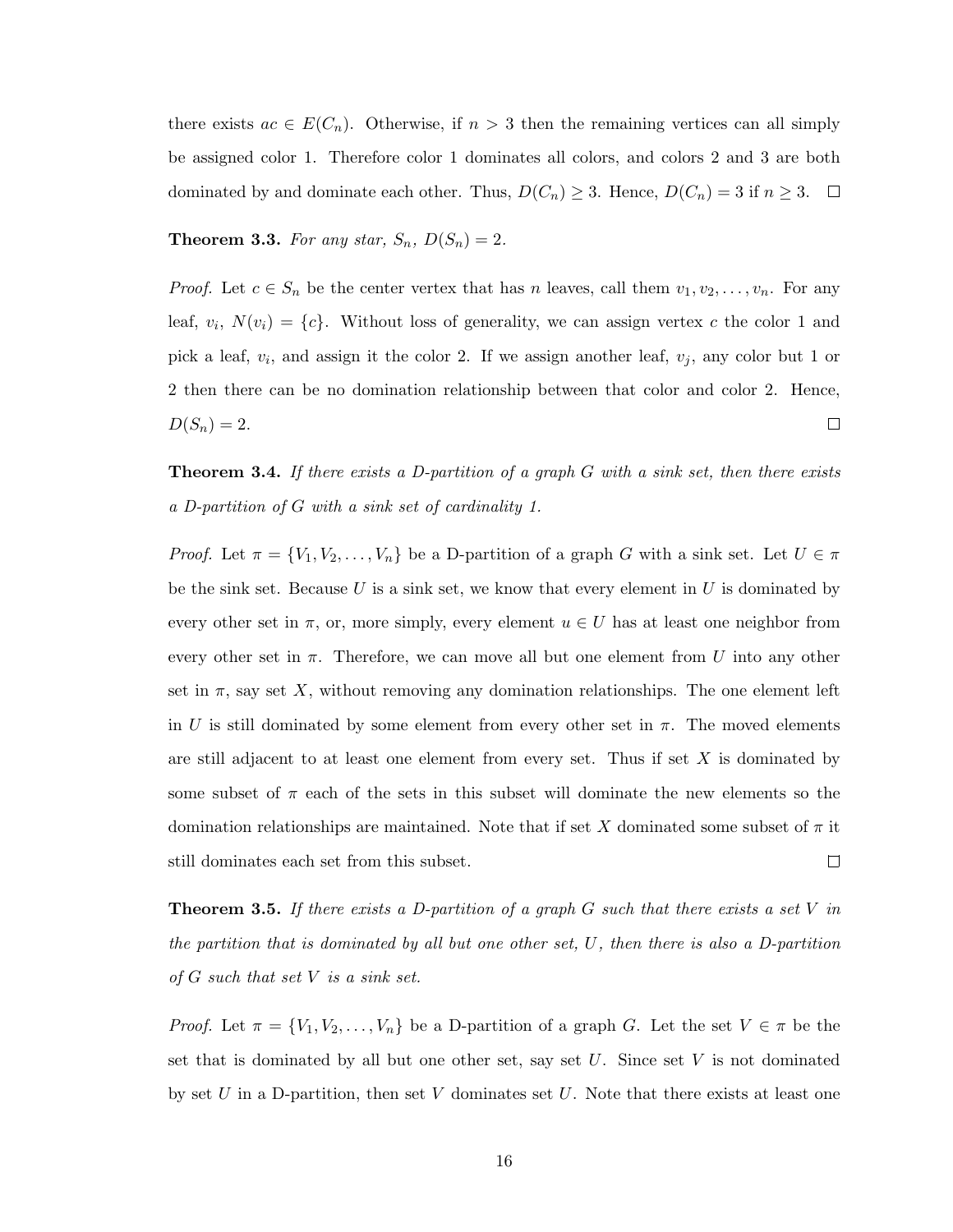vertex  $v \in V$  that does not have a neighbor in set U. If we move all such vertices from set  $V$  to set  $U$  then set  $V$  becomes a sink set. Now every element in  $V$  has a neighbor in every other set, thus set V is dominated by every other set. The moved elements now in U are still adjacent to at least one element from every set other than set  $V$ . Thus if set U is dominated by some subset of  $\pi$  each of the sets in this subset will dominate the new elements so the relationships are maintained. Note also if set U dominated some subset of  $\pi$  it still dominates each set from this subset.  $\Box$ 

#### <span id="page-25-0"></span>3.2 Subgraphs and Joins

#### <span id="page-25-1"></span>3.2.1 Subgraphs

**Theorem 3.6.** For a graph,  $G, D(G) \geq \mu$  where  $\mu$  is the size of the largest clique subgraph in G.

*Proof.* Let G be an arbitrary graph of order n such that the largest clique of the graph is of order  $\mu$ . Let  $V(\mu) = \{v_1, v_2, \dots, v_{\mu}\}\$ be the set of vertices in the largest clique of G. Assign each vertex in  $V(\mu)$  a unique color. The rest of the graph can be colored any one previously used color to achieve  $D(G) = \mu$ . If every vertex,  $v_i \in V(\mu)$  has at least one neighbor not in  $V(\mu)$  then the rest of the graph can be assigned the color  $\mu + 1$  to achieve  $D(G) > \mu$ .  $\Box$ 

**Theorem 3.7.** For a graph G with subgraph H there is no strict relation between  $D(G)$ and  $D(H)$ .

*Proof.* First we will show that  $D(G)$  can be larger than  $D(H)$ . Consider the complete graph of order n,  $K_n$ . Let m be a positive integer such that  $m < n$ . Then there is a subgraph  $K_m$ of the graph  $K_n$ . As shown previously,  $D(K_n) = n$ . Hence,  $D(K_n) > D(K_m)$ .

Second we will show that  $D(H)$  can be larger than  $D(G)$ . Consider the graph G shown in Figure [3.2.](#page-26-1) By Theorem [3.2](#page-23-0) we can see that  $D(G) \leq 4$ . But because of the isolate vertex, there must be a set that dominates all other sets in the upper domatic partition of  $G$ . This can not be achieved in this graph. However, an upper domatic partition of size 3 can be easily achieved in several ways. Now consider the subgraph, H, of G shown in Figure [3.2](#page-26-1)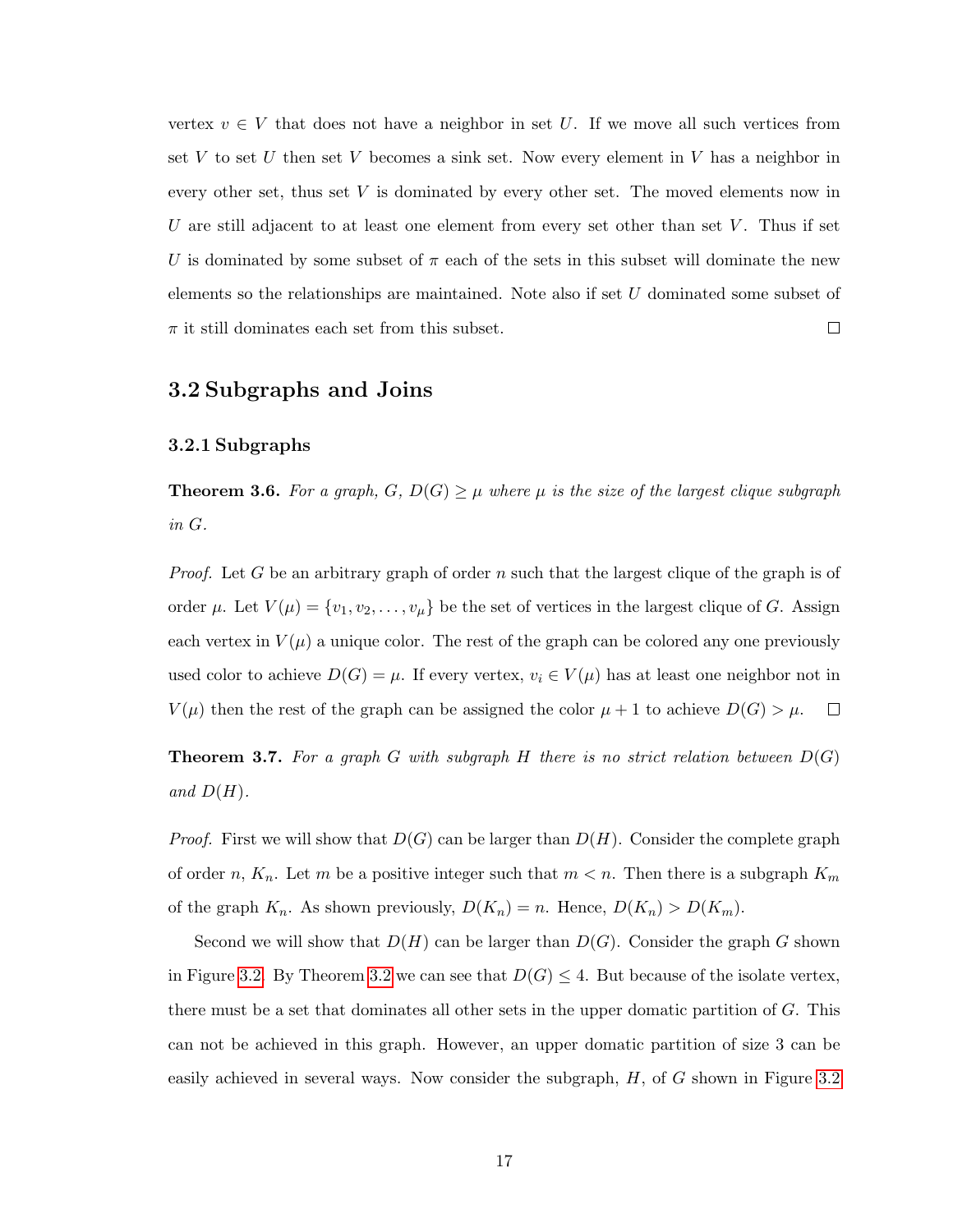The removal of the isolate in the subgraph  $H$  allows for an upper domatic partition of size  $\Box$ 4 to be achieved for H. Hence,  $D(H) > D(G)$ .



<span id="page-26-1"></span>Figure 3.2: Left: the graph  $G$ . Right: the subgraph  $H$ 

#### <span id="page-26-0"></span>3.2.2 Joins

The graph  $G + H$ , called a *join graph*, is formed from graphs G and H with an edge added between every vertex in  $G$  and every vertex in  $H$ . An example is shown in Figure [3.3.](#page-26-2)



<span id="page-26-2"></span>Figure 3.3: From left to right: the graph  $G$ , the graph  $H$ , the join graph  $G + H$ 

Let G be an undirected graph. Let H be a subgraph of G such that  $D(H)$  is the highest upper domatic number for any subgraph of G.

**Theorem 3.8.**  $D(G + K_1) \ge D(H) + 1$ .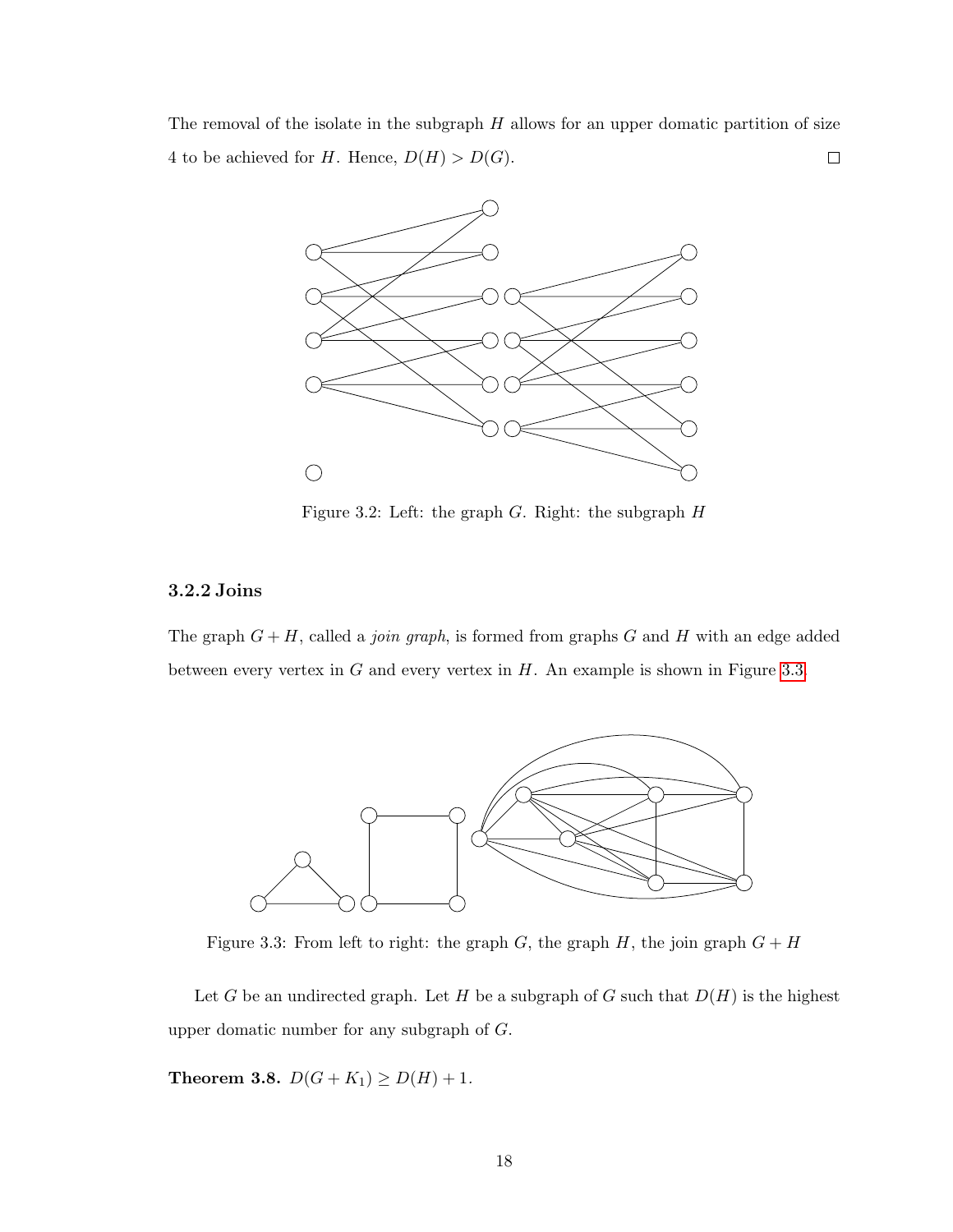*Proof.* Let  $\pi$  be a D-partition of H. Then we can color all remaining vertices in  $G + K_1$  a new color. This new color dominates all other colors in  $\pi$  because every vertex in H has at least one neighbor in  $V(G+K_1) - V(H)$ . Hence,  $D(G+K_1) \ge D(H) + 1$ .  $\Box$ 

Let  $G$  and  $H$  be two undirected graphs.

**Theorem 3.9.**  $D(G) + D(H) \leq D(G + H)$ .

Proof. Consider the graph, G, shown in Figure [3.4.](#page-27-1)



<span id="page-27-1"></span>Figure 3.4: A graph G

Clearly,  $D(G) = 1$ .

Now consider the join of G with itself, as shown in Figure [3.5.](#page-27-2) Note that we will simply refer to the second copy of  $G$  as  $H$ .

<span id="page-27-2"></span>

Figure 3.5: The join of G with itself, i.e.  $G + H$ 

We can assign one color to the top pair of vertices, a second color to the next pair of vertices, and so on. This results in a  $D -$  partition using 4 colors. Thus,  $D(G + H) = 4$ . But  $D(G) + D(H) = 2$ . Therefore, we can see that  $D(G) + D(H) \le D(G + H)$ .  $\Box$ 

#### <span id="page-27-0"></span>3.3 Corona

In this section we we will discuss the corona  $G \circ K_1$ . The corona is constructed by using a graph  $G$  and attaching a leaf vertex to every vertex in  $G$ . We will refer to these leaf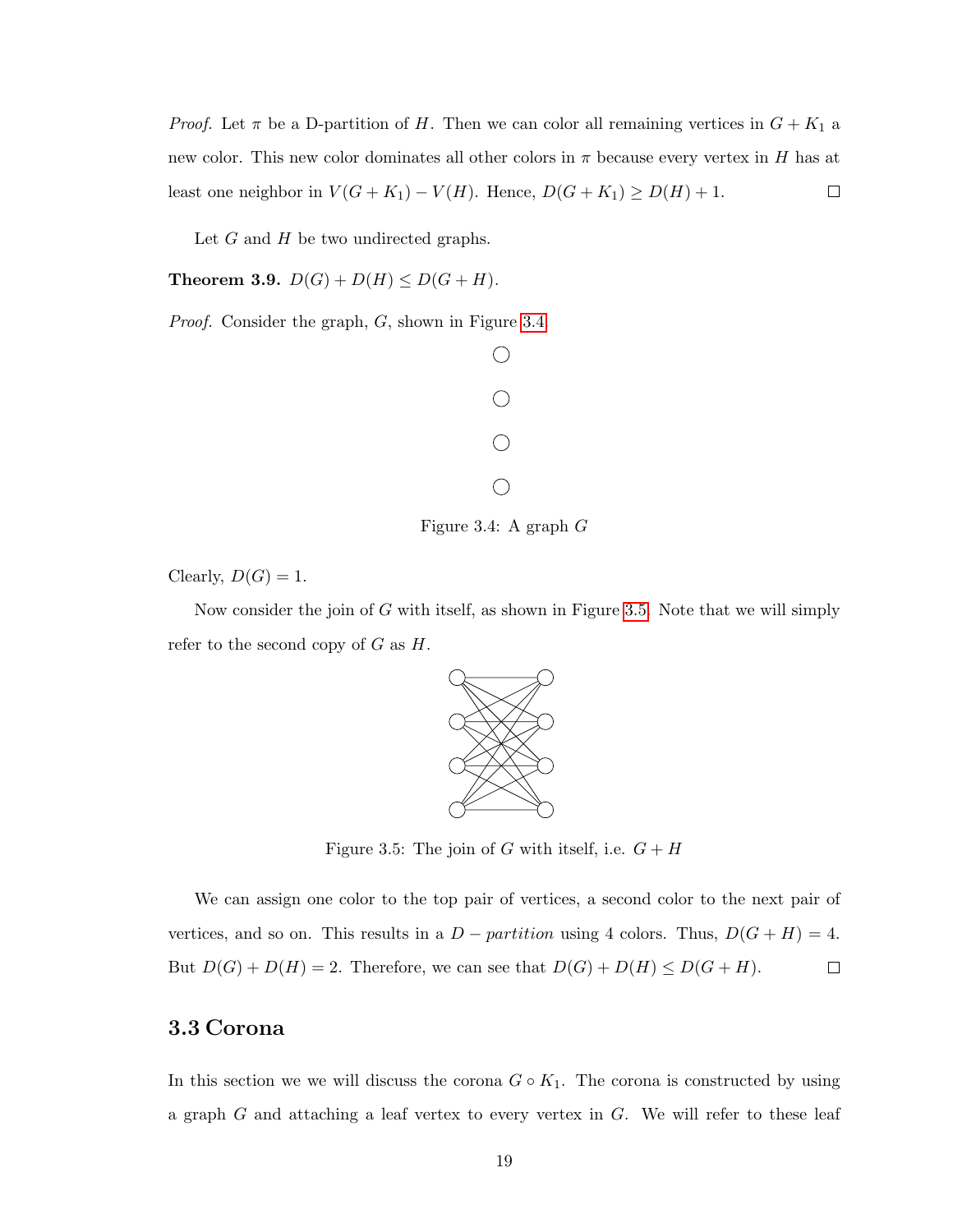vertices as being on the corona and the vertices of G as being *inside the corona*. When talking about a specific vertex on the corona, we will call the adjacent vertex that is inside the corona as the *supporting vertex*. An example corona can be seen in Figure [3.6.](#page-28-0)

<span id="page-28-0"></span>

Figure 3.6: A corona with blue vertices *inside* the corona and green vertices on the corona

**Lemma 3.1.** If  $D(G \circ K_1) \geq 4$  then there are no more than two distinct colors assigned to the vertices on the corona.

*Proof.* Assume  $D(G \circ K_1) \geq 4$ . Suppose for the sake of contradiction that there are three or more distinct colors assigned to the vertices on the corona. Let  $X, Y$ , and  $Z$  be three of the colors on the corona. If a vertex on the corona is assigned the color  $X$ , then we know that X must dominate all colors with the possible exception of whatever color is assigned to the supporting vertex. This is true for any color on the corona. So suppose the supporting vertex is assigned the color Y. This leaves 2 cases, either Y dominates  $X$  or Y does not dominate X.

If Y dominates  $X$ , then X must dominate Z and therefore Z must dominate Y. This the corona colors form a cycle domination digraph.

Else if Y does not dominate X then X must dominate Y and thus Y must dominate  $Z$ and  $Z$  must dominate  $X$ . Again, the corona colors form a cycle domination digraph.

Now suppose some fourth color, A, is assigned to a vertex inside the corona. The corona vertex adjacent to this vertex cannot be assigned any of the corona colors because it would sever the relationship between that color and the color that dominates it. This is a contradiction. Hence, if  $D(G \circ K_1) \geq 4$  then there are no more than two distinct colors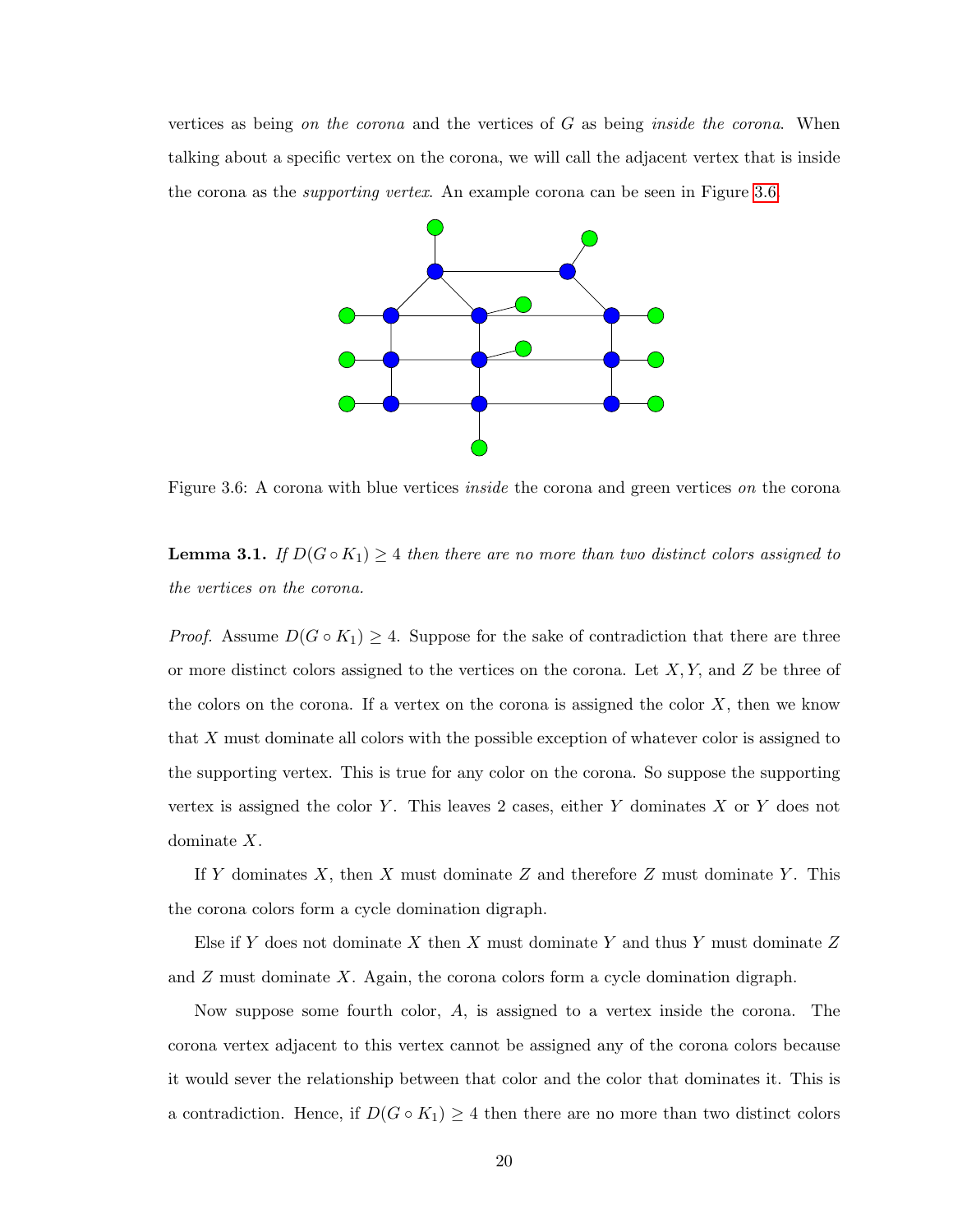assigned to the vertices on the corona.

Let G be an undirected graph. Let H be a subgraph of G such that  $D(H)$  is the highest upper domatic number for any subgraph of G.

**Theorem 3.10.**  $D(G \circ K_1) = D(H) + 1$  for  $D(G \circ K_1) \geq 4$ .

*Proof.* We will first show that  $D(G \circ K_1) \ge D(H) + 1$  and then that  $D(G \circ K_1) \le D(H) + 1$ *Case 1:*  $D(G \circ K_1) \ge D(H) + 1$ .

Let  $\pi$  be a D-partition of H. Then we can color all remaining vertices in  $G \circ K_1$  a new color. This new color dominates all other colors in  $\pi$  because every vertex in H has at least one neighbor in  $V(G \circ K_1) - V(H)$ . Hence,  $D(G \circ K_1) \ge D(H) + 1$ .

*Case 2:*  $D(G \circ K_1) \leq D(H) + 1$ .

Note that  $D(G \circ K_1) \leq D(H) + 1$  is equivalent to  $D(H) \geq D(G \circ K_1) - 1$ . Also note that we want to find a subgraph  $H$  of  $G$  such that there is an upper domatic partition of H that uses at least  $D(G \circ K_1) - 1$  colors. Let  $\pi$  be a D-partition of  $G \circ K_1$ .

Suppose there is one color and one color only on the vertices of the corona in  $G \circ K_1$ , call it X. Remove all vertices that are in set X. This leaves a subgraph,  $H$  such that there is one less color in  $\pi$ . Therefore  $\pi - \{X\}$  is still an upper-domatic partition for H. Hence,  $D(H) \ge D(G \circ K_1) - 1.$ 

Suppose there are two colors on the vertices of the corona in  $G ∘ K_1$ , call them X and Y. Without loss of generality let  $X$  dominate  $Y$  since one must dominate the other. Remove all vertices in the set  $X$  and all corona vertices to create a subgraph,  $H$ . Clearly, none of the colors aside from X and Y are affected. Since Y was dominated by X then any corona vertex that was color Y was adjacent to one and only one vertex which had to be color  $X$ . Therefore all remaining colors had to be dominated by Y vertices not on the corona and Y still dominates all colors. Hence,  $D(H) \ge D(G \circ K_1) - 1$ .  $\Box$ 

#### <span id="page-29-0"></span>3.4 Nordhaus-Gaddum

Here we will look at Nordhaus-Gaddum results for the upper domatic number. Nordhaus-Gaddum results relate properties of a graph and the complement of a graph in inequalities.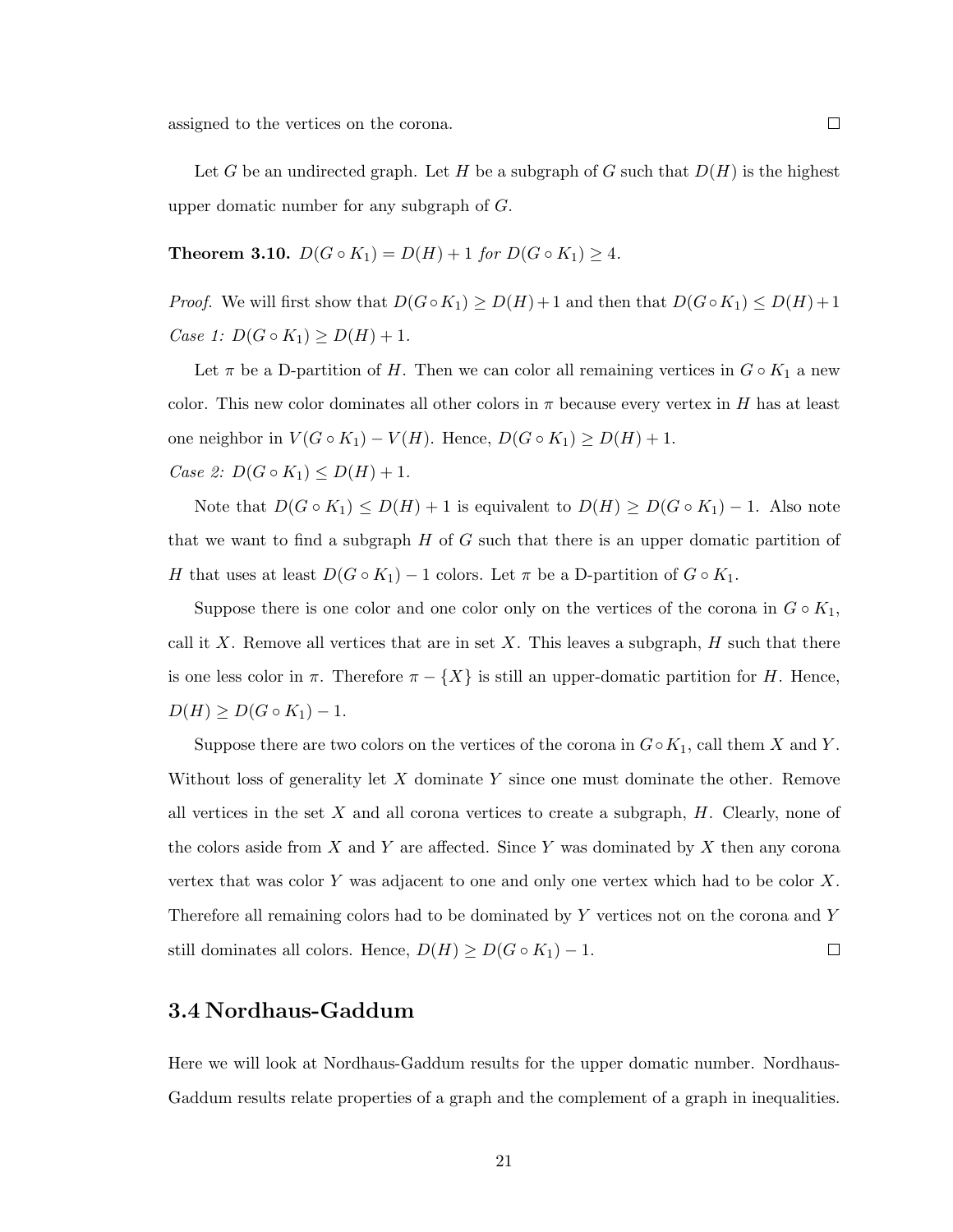The *complement* of a graph  $G$ , denoted  $\overline{G}$ , has the same vertices as  $G$  and all possible edges not found in G.

Note that  $S_n$  is the star graph with n leaf vertices.

## **Theorem 3.11.**  $D(S_n) + D(\overline{S_n}) = 2 + n$ .

*Proof.* As was previously shown,  $D(S_n) = 2$ . Therefore we must show that  $D(\overline{S_n}) = n$ . Note that the graph  $\overline{S_n}$  is a single isolate vertex and a clique of order n. Thus,  $D(\overline{S_n}) \geq n$ . The only other vertex in the graph is an isolate which must be a member of a dominating set. Since every color used is in a clique, all colors are dominating sets. Thus, the isolate must be assigned one of the colors already used and can not be a new color. Therefore,  $D(\overline{S_n}) \leq n$ . Hence,  $D(S_n) + D(\overline{S_n}) = 2 + n$ .  $\Box$ 

#### Theorem 3.12.  $D(P_n) + D(\overline{P_n}) \le \left| \frac{3(n+1)}{4} \right|$  $\frac{h+1)}{4}$  + 3 for  $n \geq 4$ .

*Proof.* As was previously shown,  $D(P_n) = 3$  if  $n \geq 4$ . Therefore we must show that  $D(\overline{P_n}) \leq q \left( \frac{3(n+1)}{4} \right)$  $\frac{(n+1)}{4}$ . The graph  $P_n$  has an independent set of  $\lceil \frac{n}{2} \rceil$  $\frac{n}{2}$  vertices starting with one leaf vertex and adding every second vertex after that. This same set of vertices is a clique in  $\overline{P_n}$ . We know that every vertex in a clique can belong to it's own set so  $D(\overline{P_n}) \geq \lceil \frac{n}{2} \rceil$  $\frac{n}{2}$ . Of the remaining vertices, every new color must have at least two vertices in order to have some domination relation with each color in the clique. Therefore  $D(\overline{P_n}) \geq \lceil \frac{n}{2} \rceil$  $\frac{n}{2}$  +  $\frac{n}{4}$  $\frac{n}{4}$ .

**Theorem 3.13.**  $D(C_n) + D(\overline{C_n}) \leq |\frac{3n}{4}|$  $\frac{3n}{4}$  | + 3 for  $n > 4$ .

*Proof.* As was previously shown,  $D(C_n) = 3$  for  $n \geq 3$ . Therefore we must show that  $D(\overline{C_n}) \leq \left| \frac{3n}{4} \right|$  $\frac{3n}{4}$ . The graph  $P_n$  has an independent set of  $\left\lfloor \frac{n}{2} \right\rfloor$  $\frac{n}{2}$  vertices starting with any vertex and adding every second vertex after that. This same set of vertices is a clique in  $D(\overline{C_n})$ . Thus  $D(\overline{C_n}) \geq \left| \frac{n}{2} \right|$  $\frac{n}{2}$ . Of the remaining vertices, every new color must have at least two vertices in order to have some domination relation with each color in the clique. Therefore  $D(\overline{C_n}) \geq |\frac{n}{2}|$  $\frac{n}{2}$  +  $\frac{n}{4}$  $\frac{n}{4}$ .  $\Box$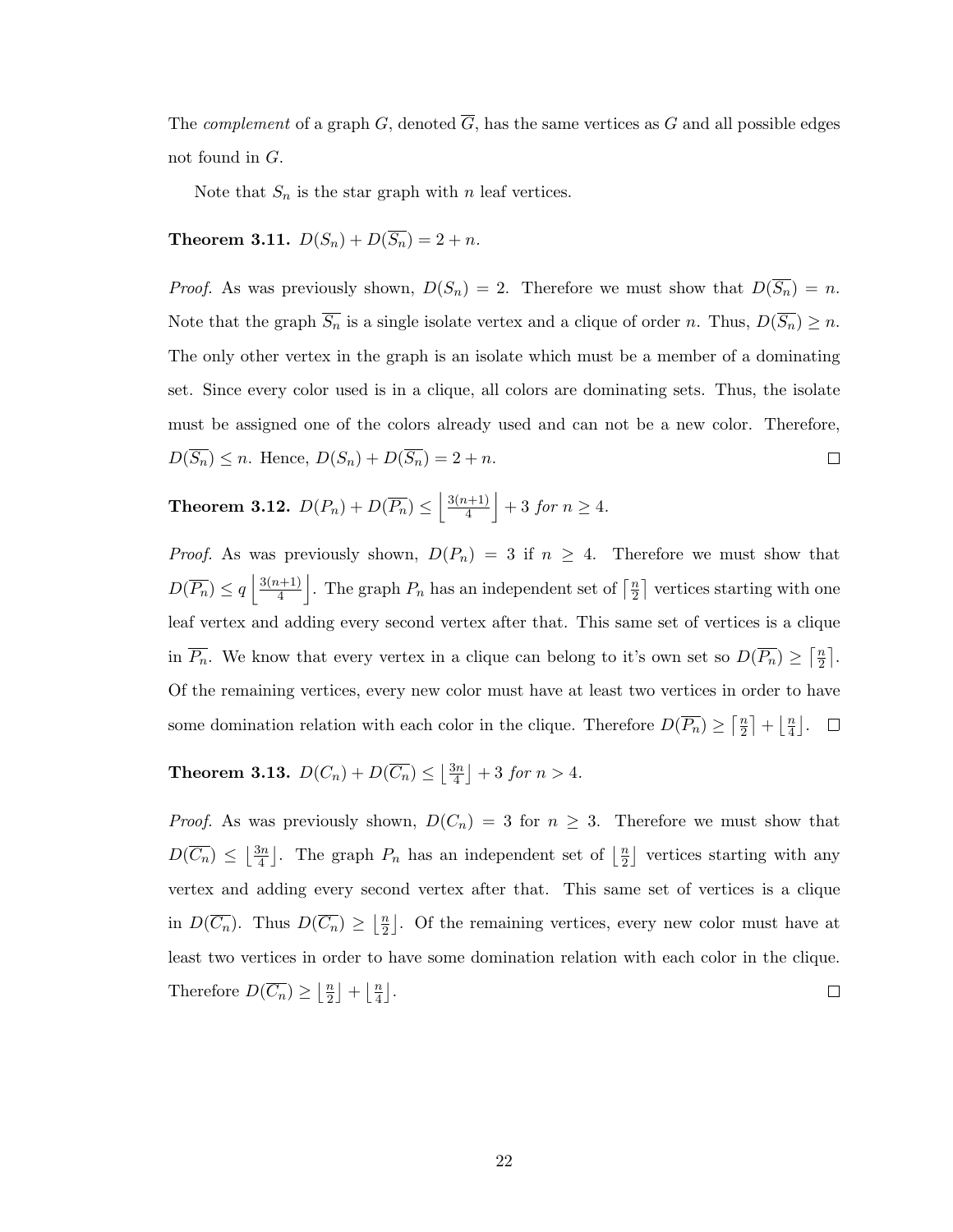## <span id="page-31-0"></span>Chapter 4: Inequalities for the Upper Domatic Number

In this chapter we will evaluate the upper domatic number's relationships with various other previously studied graph parameters. We will relate the upper domatic number to the domatic number, the transitive number, achromatic number, and the pseudoachromatic number. As previously defined, the domatic number of a graph  $G$  is the maximum integer k such that  $V(G)$  can be partitioned into k dominating sets, denoted  $d(G)$ .

Theorem 4.1.  $d(G) \leq D(G)$ .

Proof. First note that every d-partition is also a D-partition but every D-partition is not a d-partition. Therefore we know that at least  $d(G) = D(G)$ . Now consider the graph  $C_4$ . We know that  $D(C_4) = 3$  by corollary [3.2.2.](#page-23-1) But  $d(C_4) = 2$  since there are only two dominating sets in  $C_4$ . Hence  $d(G) \leq D(G)$ .  $\Box$ 

We can also remember the transitive number of a graph  $G$  is the largest positive integer k such that G can be partitioned into k sets where for every pair of sets,  $V_i, V_j \in \pi$  if  $i < j$ then  $V_i \rightarrow V_j$ .

Theorem 4.2.  $Tr(G) \leq D(G)$ .

Proof. First note that every transitive partition is also a D-partition but every D-partition is not a transitive-partition. Therefore we know that at least  $Tr(G) = D(G)$ . Now consider the graph G shown in Figure [4.1.](#page-32-0) Then consider the partition of  $G$  and the resulting domination digraph shown in Figure [4.2.](#page-32-1)

Clearly,  $D(G) = 4$ . Now we must determine  $Tr(G)$ . First note that a transitive partition of size k requires two adjacent vertices each with degree at least  $k - 1$ . This is required so that the sink set in a transitive partition and the set dominated by every other set aside from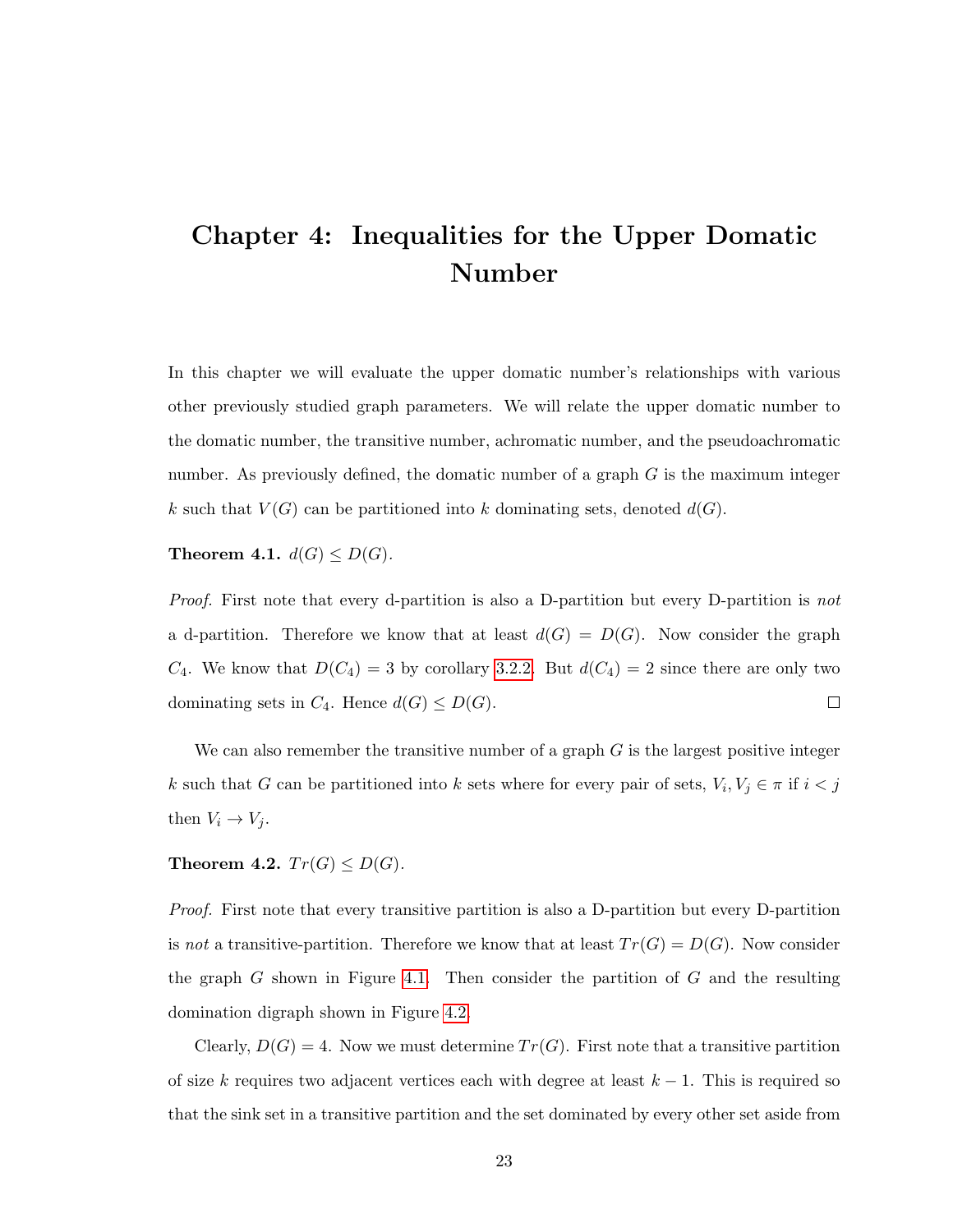<span id="page-32-0"></span>

<span id="page-32-1"></span>Figure 4.2: G and resulting domination digraph

the sink set can each have a neighbor from every other set. Otherwise, the set dominated by every set but the sink set would not be able to dominate the sink set and by dominated by all other sets. But G only has two adjacent vertices of at least degree 2. Thus,  $Tr(G) = 3$ . Hence,  $Tr(G) \leq D(G)$ .  $\Box$ 

Recall that the achromatic number of a graph is the largest positive integer  $k$  such that G has a complete k-coloring and is denoted  $\alpha(G)$ .

**Theorem 4.3.** There is no relation between the upper domatic number of a graph and the achromatic number of a graph.

*Proof.* To show that there is no relation between  $D(G)$  and  $\alpha(G)$  we will show that  $D(G)$ can be either arbitrarily larger or smaller than  $\alpha(G)$ . First we will show that  $D(G)$  can be arbitrarily larger than  $\alpha(G)$ . Consider the  $NK_n$  class of graphs described in the previous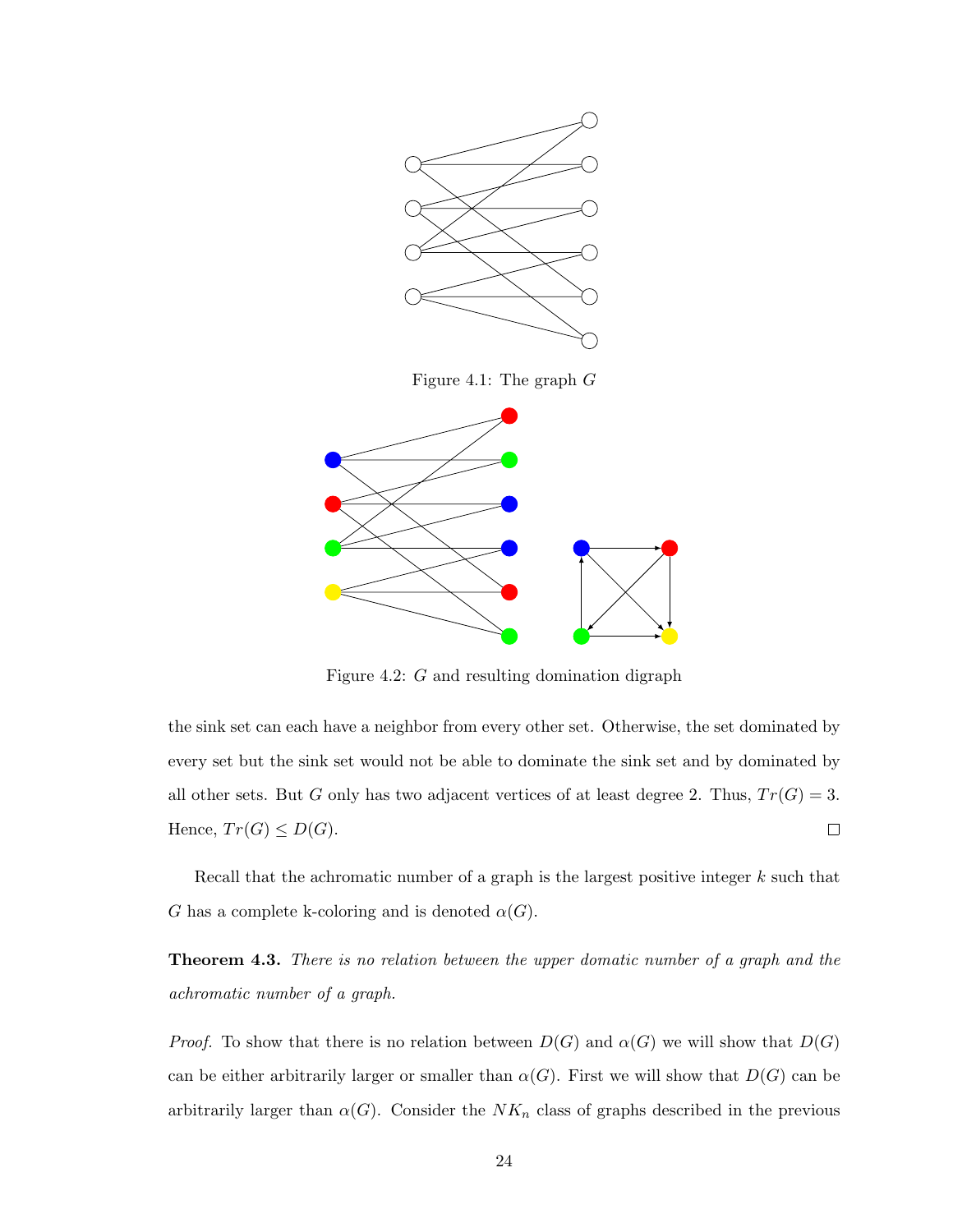chapter. We know by theorem [3.1](#page-19-3) that  $D(NK_n) = \left|\frac{3n}{4}\right|$  $\frac{3n}{4}$ . So we must show that  $D(NK_n)$ can be arbitrarily larger than  $\alpha(NK_n)$ . Let S be a set of half of the vertices in  $V(NK_n)$ such that S is a clique of order  $\frac{n}{2}$  and let S' be the remaining vertices. It is clear that S' is also a clique of order  $\frac{n}{2}$ . It is also clear that for any vertex  $v \in S$  there exists a vertex  $u \in S'$  such that  $N[v] = V(G) - \{u\}$ . Now, assign each vertex in S a unique color. If a new color is assigned to one of the vertices  $v \in S'$  then there will be some vertex  $u \in S$  such that  $vu \notin E(NK_n)$ . So there must be at least two vertices assigned the new color in S'. But they will be neighbors so the coloring is not proper. Hence, there can be no new colors in  $S'$ . Each pair of vertices, one in S and one in  $S'$  that are not adjacent must be assigned the same color. Thus,  $\alpha(NK_n) = \frac{n}{2}$ . Therefore  $\alpha(NK_n) < D(NK_n)$ .

Now we must show that  $D(G)$  can be arbitrarily smaller than  $\alpha(G)$ . Consider a graph, G, that is comprised of s disjoint stars, each of which has n leaves. We know that  $D(S_n) = 2$ but that is only for a single star. Thankfully,  $D(G) = 2$  as well since having two leaves with two different colors both adjacent to the same center vertex means that the center vertex must be one of those two colors in order to have some domination relationship between the two colors. This means that any additional disjoint stars in a graph can not increase the upper domatic number since no new colors can be introduced. Hence,  $D(G) = 2$ . On the other hand, the achromatic number can take advantage of the additional disjoint stars. Let  $s = n + 1$ , in other words every disjoint has as many leaves as there are disjoint stars in the graph plus one. Then a star can have a color in the center and a different color on every leaf. So if every star has a different color in the center and the remaining colors on the leaves, then there is at least one edge between every pair of colors. Thus,  $\alpha(G) = s$ . Therefore,  $\alpha(G)$  can scale with the number of disjoint stars and be arbitrarily larger than  $D(G)$ . Hence, there is no relation between  $D(G)$  and  $\alpha(G)$ .  $\Box$ 

Also recall that the pseudoachromatic number of a graph, denoted  $\psi(G)$  is the same as the achromatic number but that the color classes do not need to be independent.

**Theorem 4.4.** For any graph,  $G, D(G) \leq \psi(G)$ .

Proof. Clearly any D-partition of a graph is also a pseudoachromatic coloring of the graph. Therefore we know that at least  $D(G) = \psi(G)$ . Consider the graph  $C_8$  with the coloring as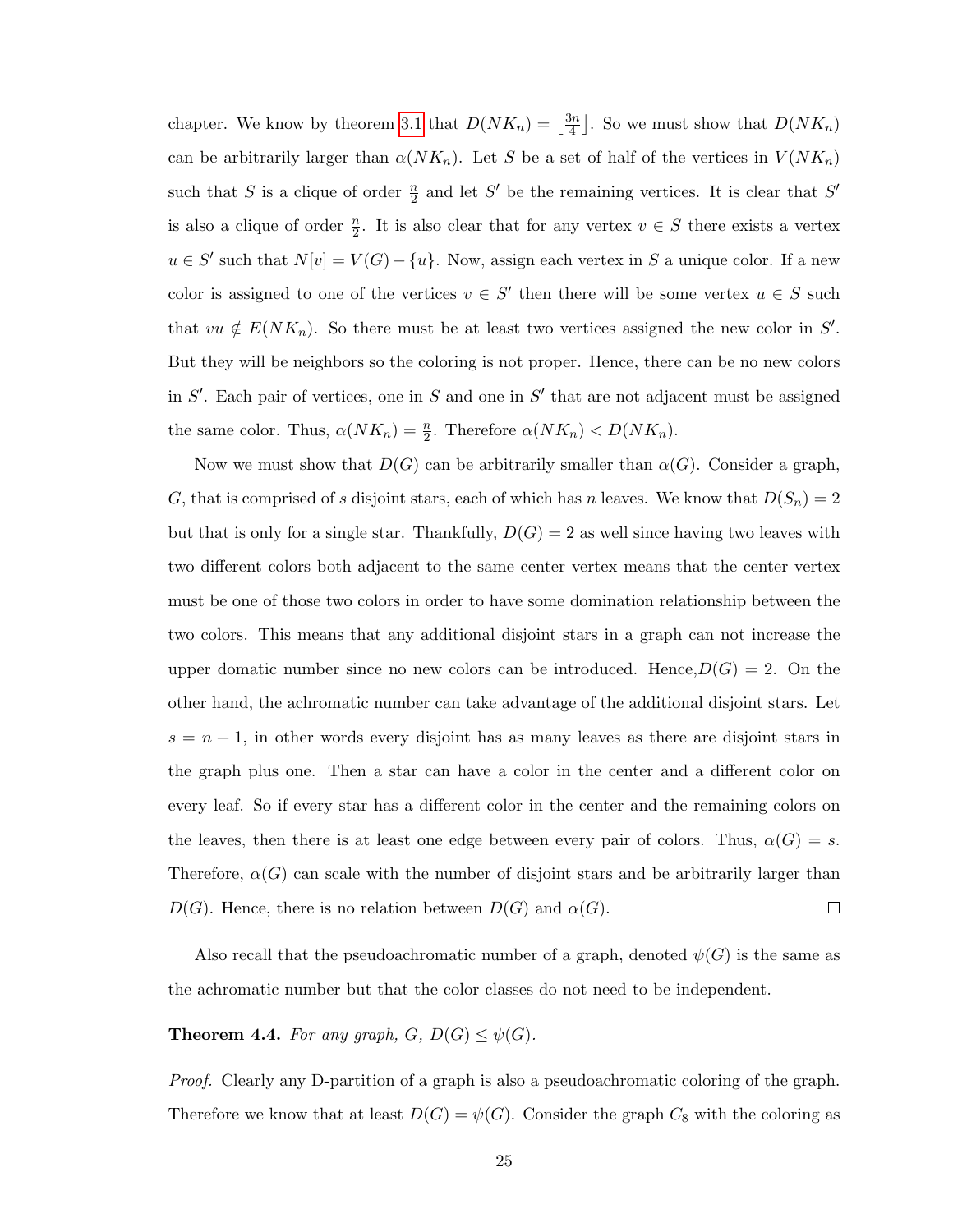shown:

<span id="page-34-0"></span>

Figure 4.3: The  $C_8$  graph with partition  $\pi = \{B, R, G, Y\}$ 

Here we can see that  $\psi(C_8) = 4$  since there is at least one edge between every pair of distinct color classes. But we know that  $D(C_8) = 3$  from corollary [3.2.2.](#page-23-1) Hence,  $D(G) \le$  $\hfill \square$  $\psi(G).$ 

From these results, two inequality chains become clear:

$$
d(G) \le D(G) \le \psi(G)
$$

and:

$$
Tr(G) \le D(G) \le \psi(G)
$$

Therefore we must determine the relationship between  $Tr(G)$  and  $d(G)$ .

<span id="page-34-1"></span>Theorem 4.5.  $d(G) \leq Tr(G)$ .

Proof. Clearly, by the definition of the domatic and transitive numbers, we can see that every d-partition is also a transitive partition but not vice versa. Therefore we know that at least  $d(G) = Tr(G)$ . Consider the house graph, G, shown in Figure [4.4](#page-35-0) with two different partitions,  $\pi$  and  $\pi'$ . If we examine the graph G we see that there are two dominating sets possible, the red and blue sets in  $\pi$  are both dominating sets. Then, if we note that  $\pi$  is a transitive partition and that  $\pi'$  is a d-partition, we can clearly see that  $Tr(G) = 3$  and  $d(G) = 2$ . Hence,  $d(G) \leq Tr(G)$ .  $\Box$ 

Now we can construct a single inequality chain to relate the domatic, transitive, upper domatic, and pseudoachromatic numbers: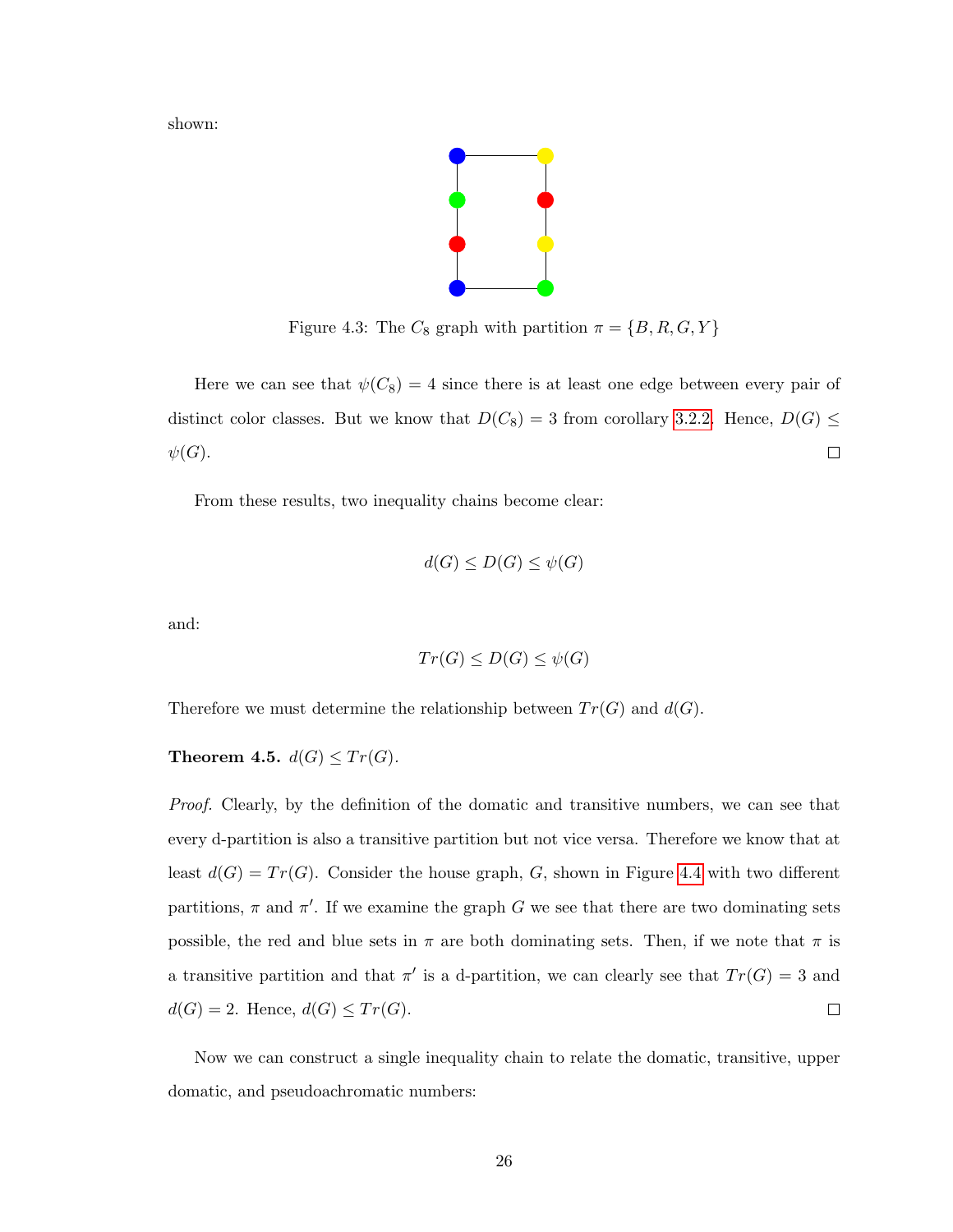<span id="page-35-0"></span>

Figure 4.4: G with partition  $\pi$  (left) and partition  $\pi'$  (right)

Corollary 4.5.1.  $d(G) \leq Tr(G) \leq D(G) \leq \psi(G)$ .

Proof. This result follows directly from Theorem [4.5](#page-34-1) combined with the previous inequality  $\Box$ chains.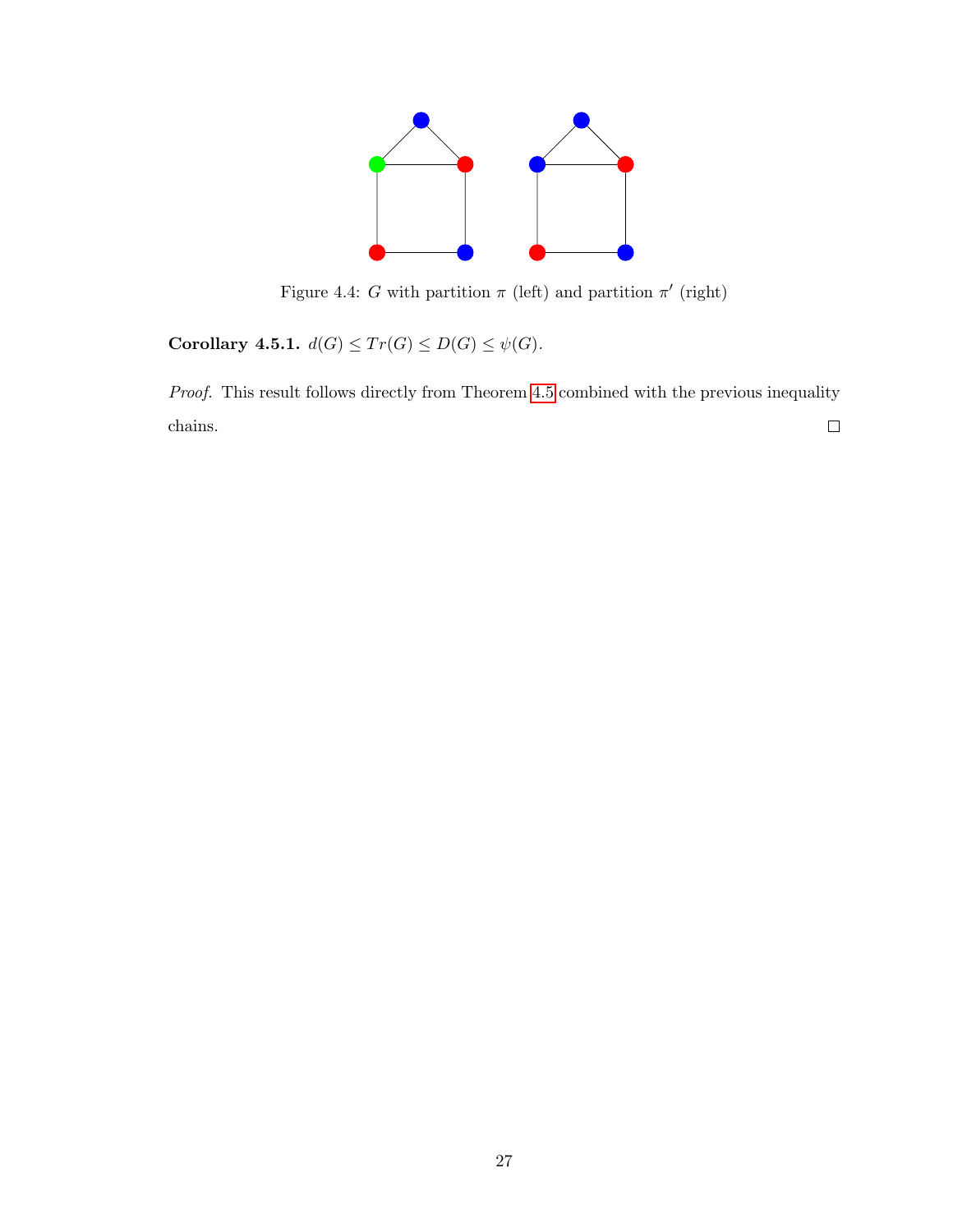## <span id="page-36-0"></span>Chapter 5: Open Problems

- Is there a graph G with  $|V(G)| < 10$  where  $D(G) < \alpha(G)$ ?
- What is the smallest  $\delta(G)$  such that  $D(G) < \delta(G)$ ?
- Is there a high level algorithm for finding an upper domatic partition of a graph?
- How much larger can  $D(H)$  be than  $D(G)$  where H is a subgraph of  $G$ ?
- Do there exist graphs with no D-partition that contains a sink set?
- What is the time complexity of deciding if a given graph has  $D(G) \geq 4$ ?  $D(G) \geq 5$ ?
- What classes of graphs can be described as "upper domatically full," if any?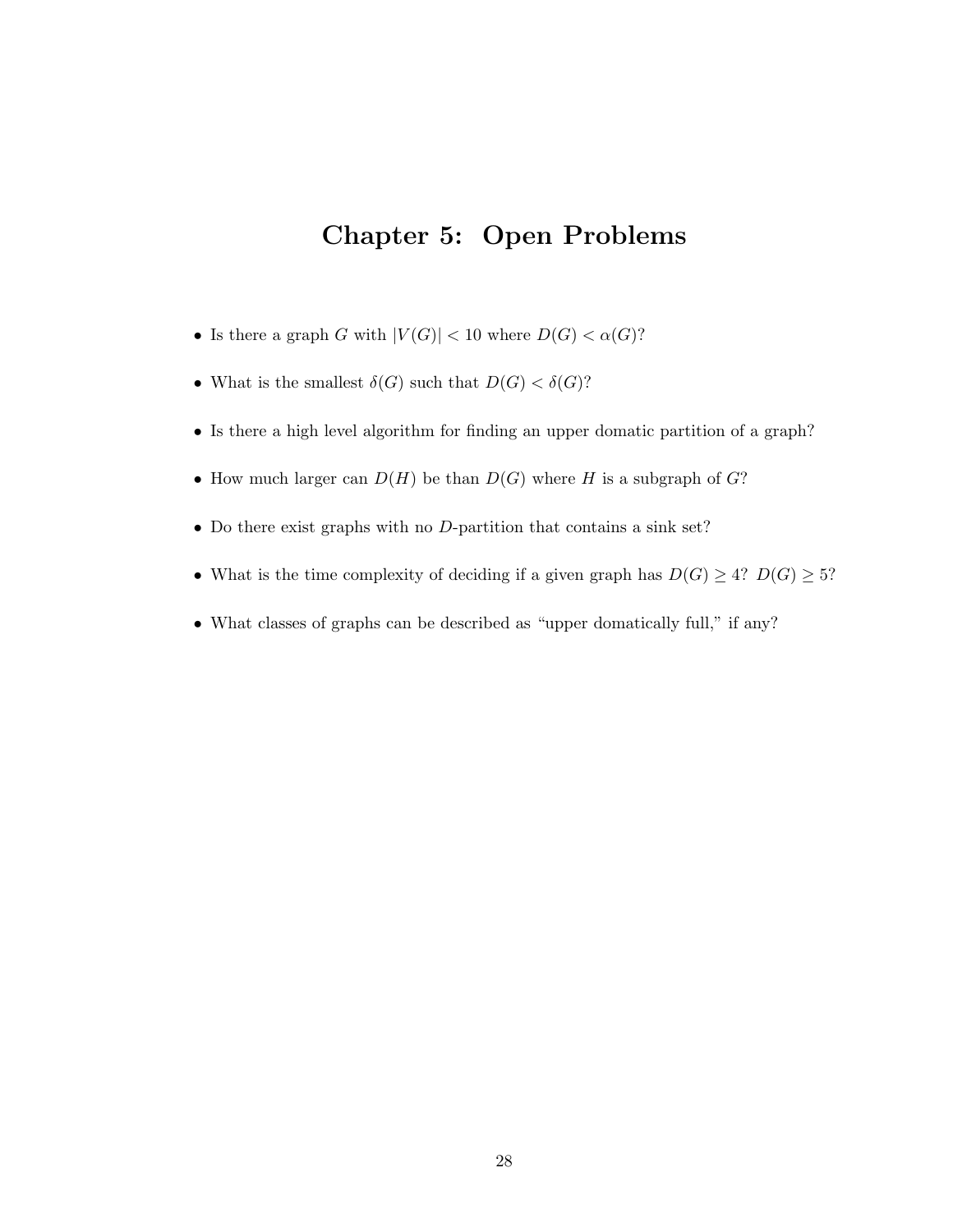## Bibliography

- <span id="page-37-1"></span><span id="page-37-0"></span>[1] Gerard J. Chang. The domatic number problem. Discrete Mathematics, 125(1):115– 122, 1994.
- <span id="page-37-2"></span>[2] Claude A. Christen and Stanley M. Selkow. Some perfect coloring properties of graphs. Journal of Combinatorial Theory Series B, 27(1):49–59, 1979.
- <span id="page-37-5"></span>[3] E. J. Cockayne and S. T. Hedetniemi. Towards a theory of domination in graphs. Networks, 7:247–263, 1977.
- <span id="page-37-7"></span>[4] Peter Dankelmann and Neil Calkin. The domatic number of regular graphs. Ars Comb., 73, 2004.
- <span id="page-37-4"></span>[5] Paul Erdos, Stephen T. Hedetniemi, Renu C. Laskar, and Geert C.E. Prins. On the equality of the partial grundy and upper ochromatic numbers of graphs. Discrete Mathematics, 272(1):53–64, 2003.
- <span id="page-37-8"></span>[6] Nicolas Gastineau, Hamamache Kheddocui, and Oliver Togni. On the family of rregular graphs with grundy number r+1. Discrete Mathematics, 328:5–15, 2014.
- <span id="page-37-6"></span>[7] Wayne Goddard, Sandra M. Hedetniemi, Stephen T. Hedetniemi, and Alice A. McRae. The algorithmic complexity of domination digraphs. Journal of Combinatorial Mathematic and Combinatorial Computing, 80:367–384, 2012.
- <span id="page-37-3"></span>[8] Frank Harary and Stephen Hedetniemi. The achromatic number of a graph. Journal of Combinatorial Theory, 8(2):154–161, 1970.
- <span id="page-37-9"></span>[9] Frank Haray and Teresa W. Haynes. Combinatorics nordhaus-gaddum inequalities for domination in graphs. Discrete Mathematics, 155(1):99–105, 1996.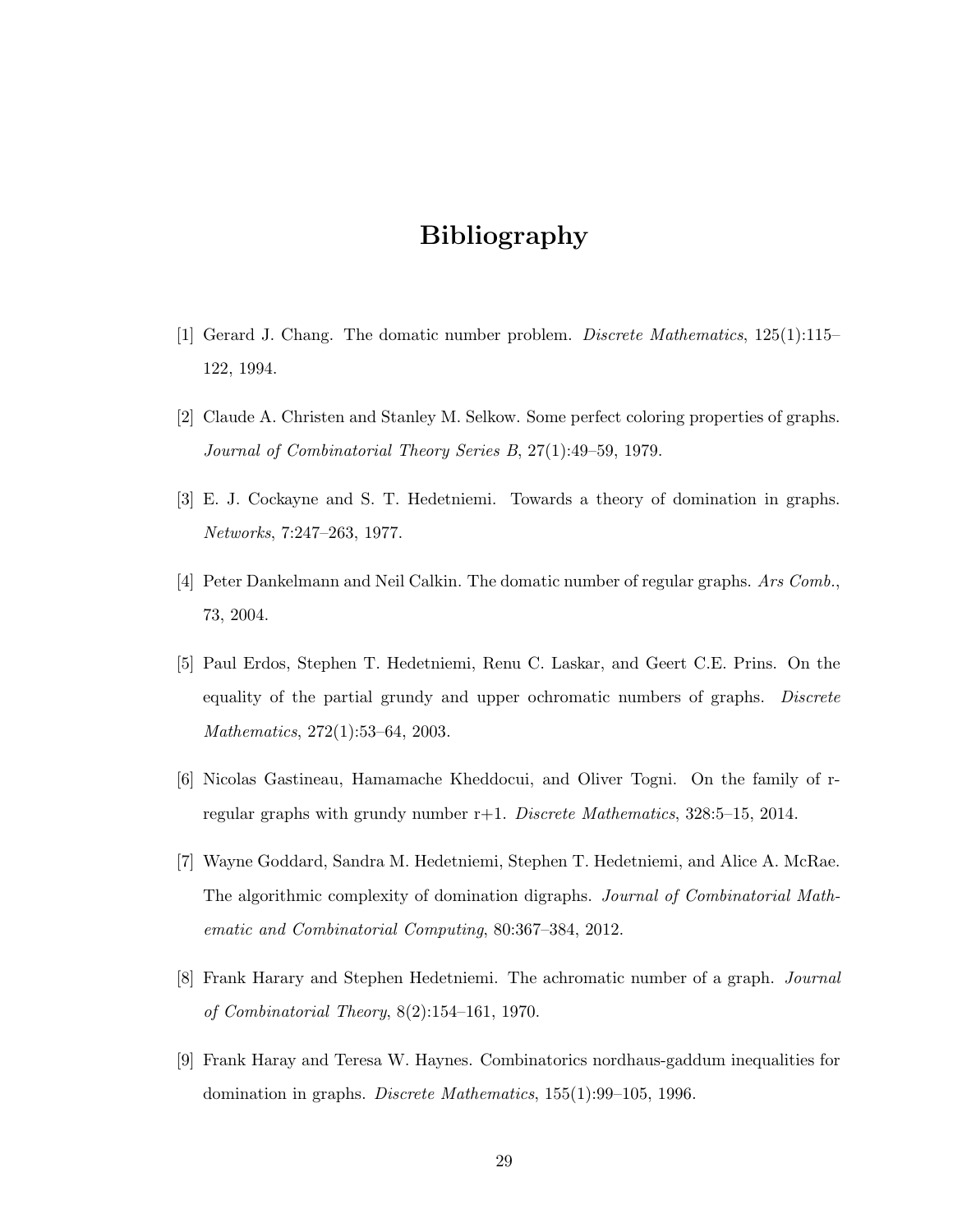- <span id="page-38-4"></span>[10] Sandra M. Hedetniemi, Stephen T. Hedetniemi, Alice A. McRae, Dee Parks, and Jan Arne Telle. Iterated colorings of graphs. Discrete Mathematics, 278(1-3):81–108, 2004.
- <span id="page-38-2"></span>[11] Stephen T. Hedetniemi, Alice A. McRae, and Nicholas K. Phillips. The transitivity of a graph. Author's Notes.
- <span id="page-38-5"></span>[12] Tung-Lin Lu, Pei-Hsin Ho, and Gerard J. Change. The domatic number problem in interval graphs. Society for Industrial and Applied Mathematics, 3(4):531–536, 1990.
- <span id="page-38-3"></span>[13] E. A. Nordhaus and J. W. Gaddum. On complementary graphs. American Mathematical Monthly, 63:175–177, 1956.
- <span id="page-38-0"></span>[14] Vitaly I. Voloshin. Graph coloring: History, results, and open problems. Alabama Journal of Mathematics, Spring/Fall, 2009.
- <span id="page-38-1"></span>[15] V. Yegnanarayanan and B. Logeshwary. On vertex coloring of graphs. International Journal of Mathematical Analysis, 9(17):857–868, 2015.
- <span id="page-38-6"></span>[16] Bohdan Zelinka. On k-domatic numbers of a graph. Czech. Math. J., 33:309–313, 1983.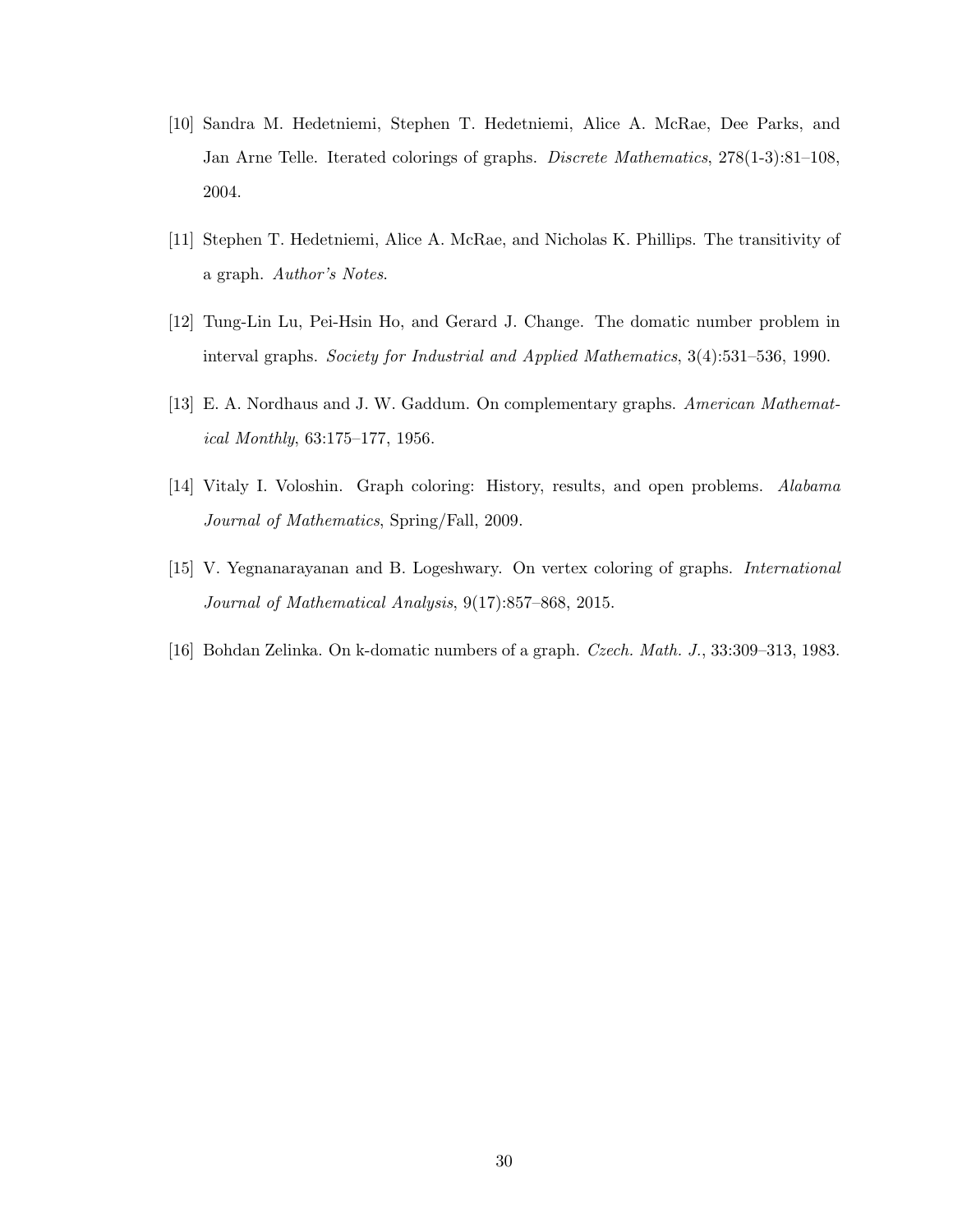## <span id="page-39-0"></span>Appendix: Alphabetized Vocabulary

Here we provide an alphabetized list of most of the terms used in this thesis for easy reference.

**Definition 1.** The *achromatic number* of a graph  $G$  is the largest positive integer  $k$  such that G has a complete k-coloring, denoted  $\alpha(G)$ .

**Definition 2.** Two distinct vertices v and u are adjacent if  $vu \in E(G)$  and we say v and u are neighbors.

**Definition 3.** The *chromatic number* of a graph  $G$  is the smallest positive integer  $k$  for which G has a proper k-coloring and is written as  $\chi(G)$ .

**Definition 4.** A *clique* is subgraph of a graph that is complete, i.e. an induced  $K_n$  subgraph of a graph G.

**Definition 5.** The *closed neighborhood* of a vertex  $v$  is the set of adjacent vertices plus  $v$ , denoted  $N[v]$ .

**Definition 6.** The *complement* of a graph G, denoted  $\overline{G}$ , has the same vertices as G and all possible edges not found in G.

**Definition 7.** A *complete graph*  $K_n$  is a graph of order n where there is an edge between every pair of vertices.

**Definition 8.** A *complete k-coloring* is a proper k-coloring such that for every pair of distinct colors, there exists two adjacent vertices assigned these two colors, i.e. there exists at least one edge between every pair of color classes.

**Definition 9.** A cycle graph  $C_n$  is a graph of order and size n and every vertex is of degree 2. In other words, a cycle graph is an unbroken chain of adjacent vertices that start and end at the same vertex.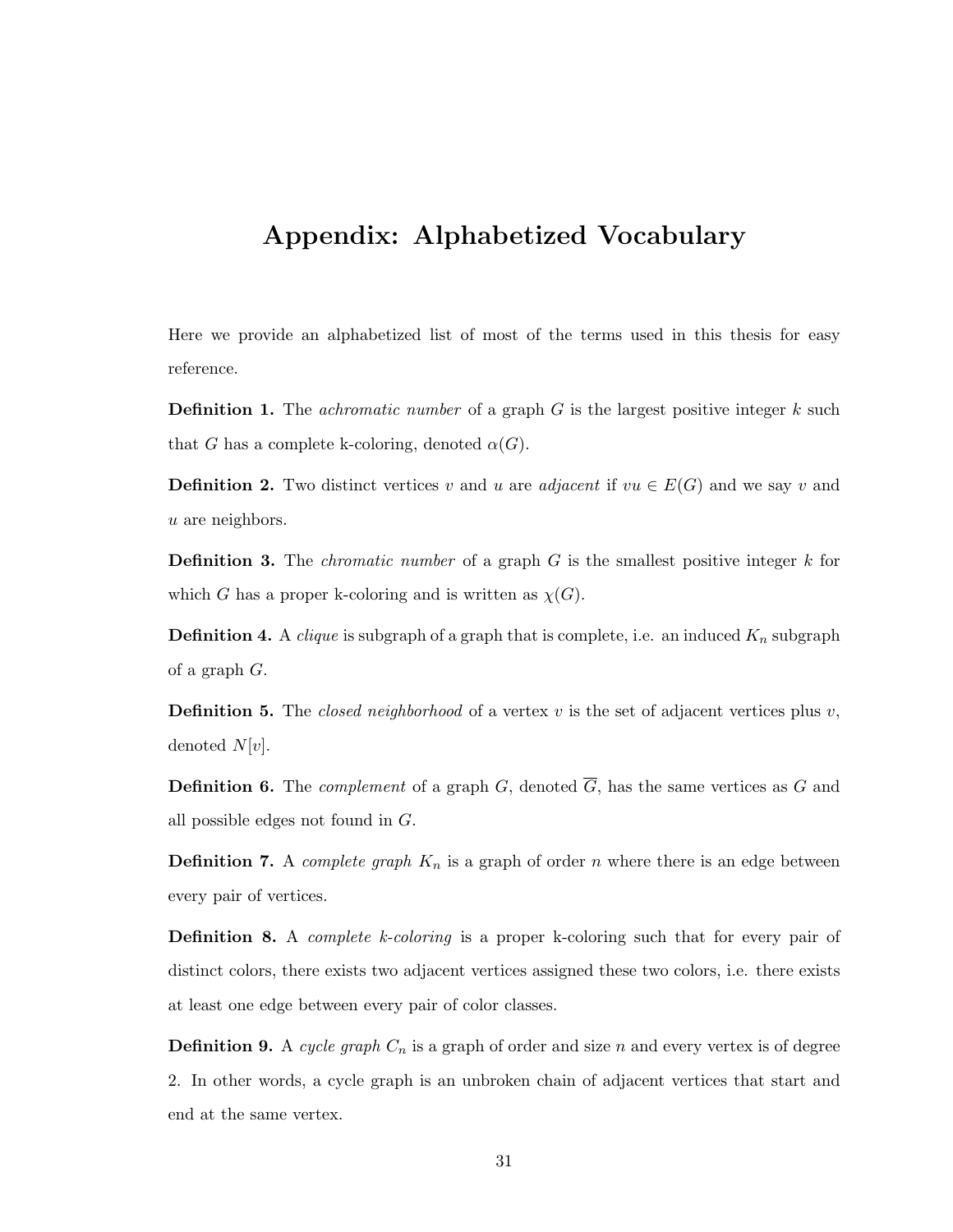

<span id="page-40-0"></span>Figure 1: The  $C_4$  graph

**Definition 10.** The *degree* of a vertex v is the number of adjacent vertices, denoted  $deg(v)$ .

Definition 11. A digraph, or directed graph, is a graph where edges have direction, called arcs, and every arc has a start and end vertex.

**Definition 12.** The *domatic number* of a graph  $G$  is the maximum integer  $k$  such that  $V(G)$  can be partitioned into k dominating sets, denoted  $d(G)$ .

**Definition 13.** A d-partition of a graph G is a partition  $\pi$  that achieves  $d(G)$ .

**Definition 14.** A D-partition of a graph G is a partition  $\pi$  that achieves  $D(G)$ .

**Definition 15.** A *dominating set* of vertices is a set where every vertex in a graph G that is not in the dominating set, is adjacent to at least one vertex from the dominating set.

**Definition 16.** A *domination digraph*, denoted  $D(\pi)$ , is a digraph representation of a partition  $\pi$  of a graph G where the vertices represent the k sets of  $\pi$ , and there is an arc from  $V_i$  to  $V_j$  if  $V_i \rightarrow V_j$ .

**Definition 17.** A graph G is a set  $V(G)$  of vertices and a set  $E(G)$  of edges.

Definition 18. An independent set of vertices is a set in which no two vertices are adjacent to one another.

**Definition 19.** A k-coloring is a coloring of the vertices of a graph G using k colors.

**Definition 20.** A k-regular graph is a graph G where  $\Delta(G) = \delta(G)$ , i.e. all vertices have the same degree.

Definition 21. A *leaf* is a vertex of degree 1.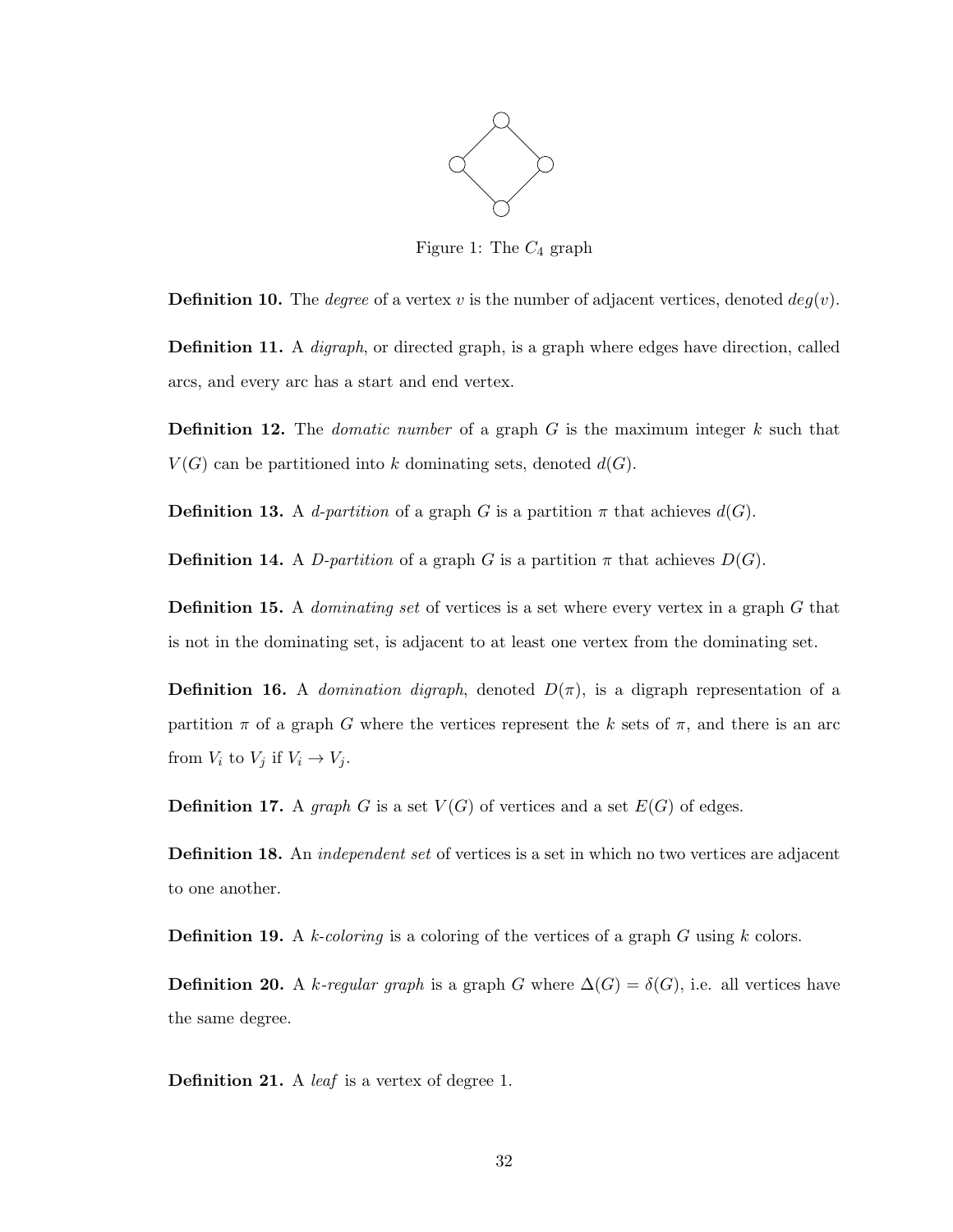<span id="page-41-0"></span>

Figure 2: The  $K_5$  graph which is also an example of a 4-regular graph

**Definition 22.** The *open neighborhood* of a vertex  $v$  is the set of adjacent vertices, denoted  $N(v).$ 

**Definition 23.** The *order* of a graph G is the number of vertices, i.e.,  $|V(G)|$ .

**Definition 24.** A path graph  $P_n$  is a graph of order n with exactly two leaves and  $n-2$ vertices of degree 2.



<span id="page-41-1"></span>Figure 3: The  $P_5$  graph

Definition 25. A *proper k-coloring* is a k-coloring where no two adjacent vertices are the same color.

**Definition 26.** The *pseudoachromatic number* of a graph  $G$  is the largest positive integer  $k$  for which  $G$  has a k-coloring where there exists at least one edge between every distinct pair of color classes but the coloring does not have to be proper, denoted  $\psi(G)$ .

**Definition 27.** A *star*  $S_n$  is a graph containing only a single vertex with n leaves.



<span id="page-41-2"></span>Figure 4: The  $S_4$  graph

**Definition 28.** The size of a graph G is the number of edges, i.e.,  $|E(G)|$ .

**Definition 29.** A *subgraph*, typically denoted as  $H$ , is a set of vertices from a graph  $G$ with all edges from  $G$  that are between any pair of vertices in  $H$ .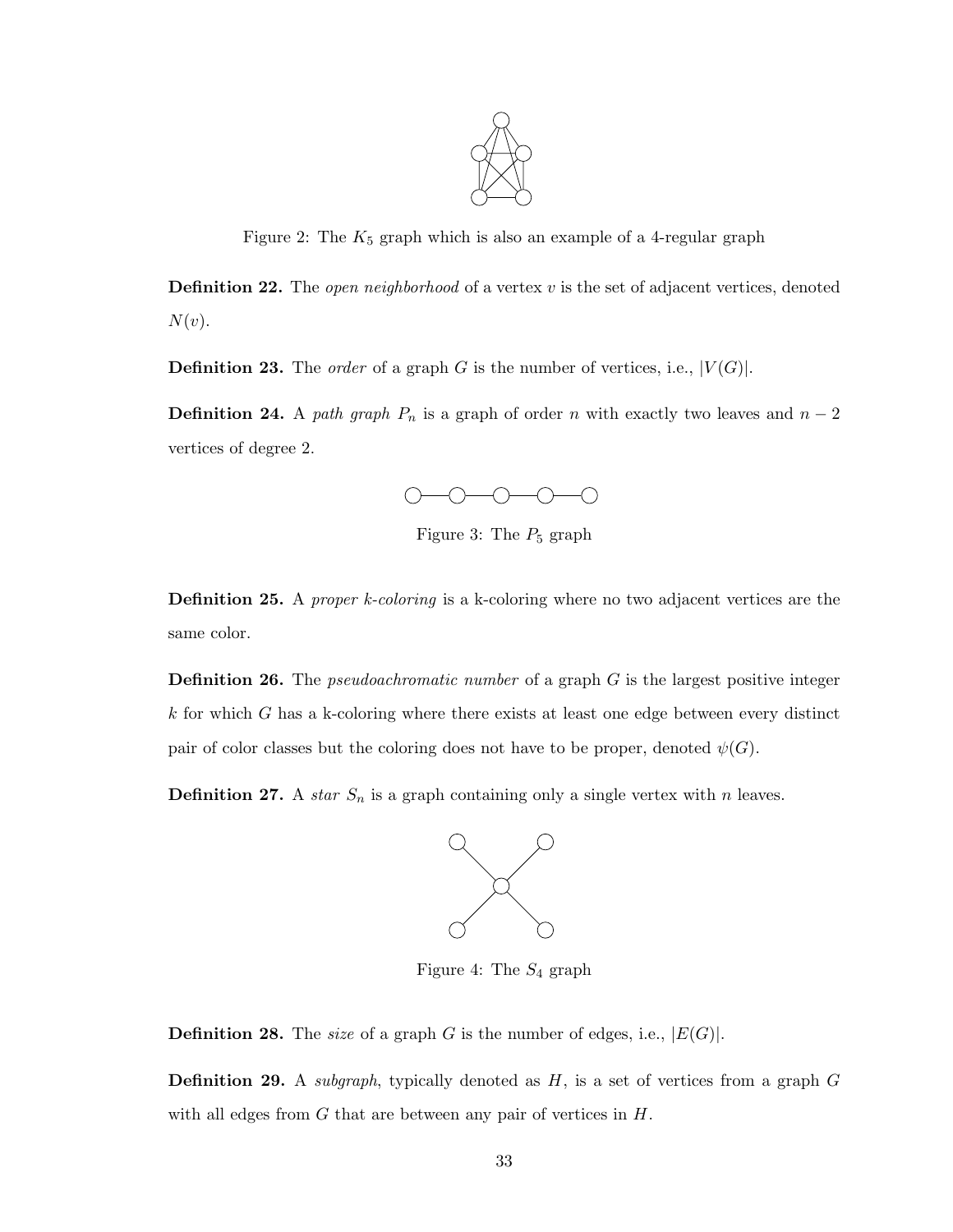**Definition 30.** The *transitive number* of a graph  $G$  is the largest positive integer  $k$  such that G can be partitioned into k sets where for every pair of sets,  $V_i, V_j \in \pi$  if  $i < j$  then  $V_i \rightarrow V_j$ .

**Definition 31.** A *transitive partition* is a partition that achieves  $Tr(G)$ .

<span id="page-42-0"></span>**Definition 32.** The upper domatic number of a graph  $G$  is the maximum integer  $k$  such that  $V(G)$  can be partitioned into k sets where for every  $V_i, V_j \in \pi$ , where  $\pi$  is a partition of  $V(G)$ , either  $V_i \to V_j$  or  $V_j \to V_i$  or both.